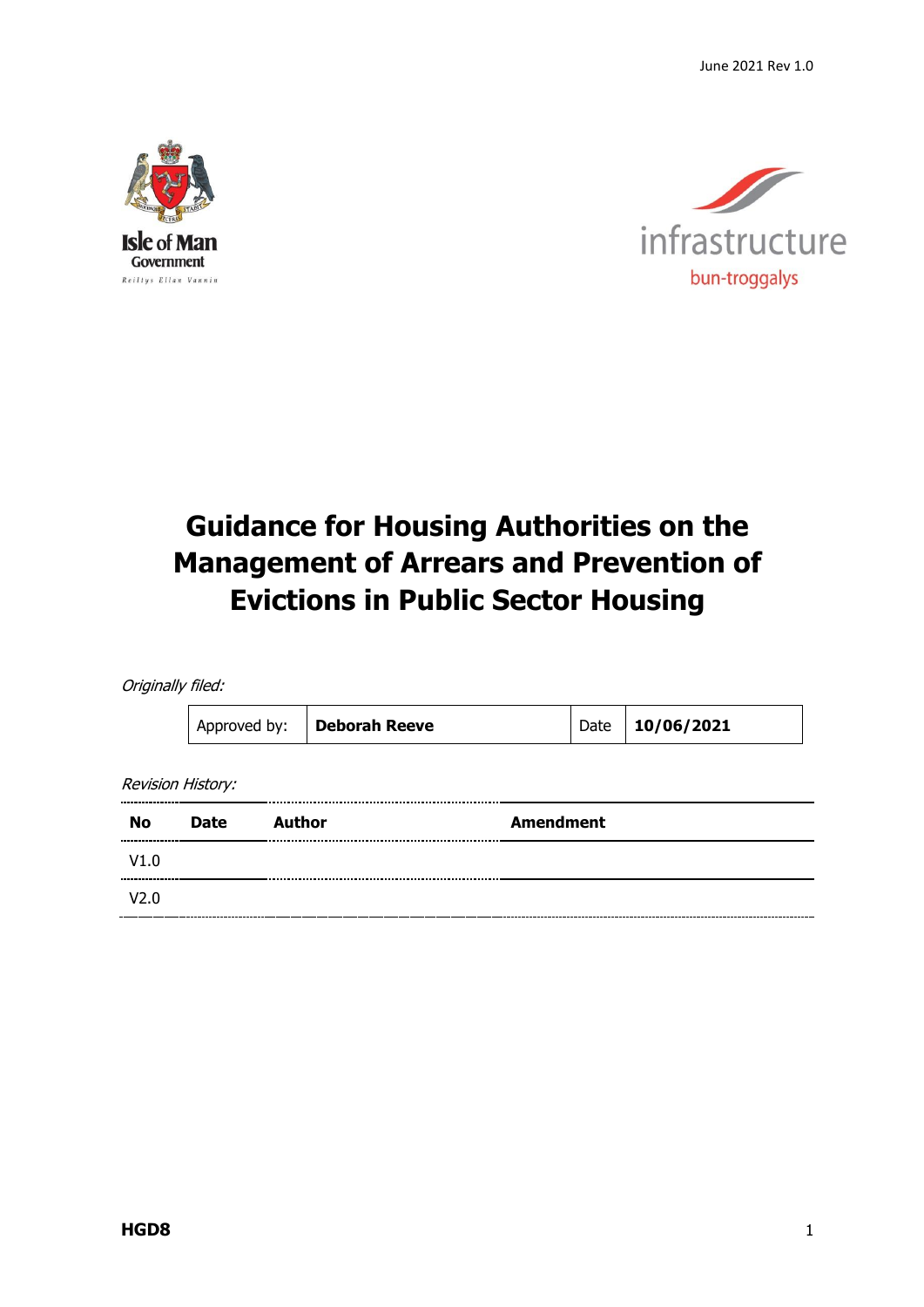### **CONTENTS**

| <b>Introduction</b>            |                                            | p.3  |
|--------------------------------|--------------------------------------------|------|
| <b>Part 1 - Rent Arrears</b>   |                                            |      |
|                                | <b>Preventative Action</b>                 | p.4  |
|                                | <b>Initial Formal Action</b>               | p.5  |
|                                | Formal or Legal Action - Tenancy At Risk   | p.6  |
| Part 2 - Anti Social Behaviour |                                            |      |
|                                | <b>Preventative Action</b>                 | p.8  |
|                                | <b>Initial Formal Action</b>               | p.9  |
|                                | Formal or Legal Action - Tenancy At Risk   | p.11 |
|                                | Part 3 – Post Eviction: What Happens Next? |      |
|                                | Post- Eviction Support                     | p.12 |
|                                | Re-applying for Public Sector Housing      | p/12 |
| <b>Part 4 - Appendices</b>     |                                            |      |
| Appendix 1                     | Rent Arrears Agreement                     | p.13 |
| Appendix 2                     | Arrears advice letter (letter 1)           | p.14 |
| Appendix 3                     | Paying your rent - advice sheet            | p.15 |
| Appendix 4                     | Budget planner                             | p.17 |
| Appendix 5                     | Useful contacts                            | p.18 |
| Appendix 6                     | Arrears action letter (letter 2)           | p.20 |
| Appendix 7                     | Final notice letter                        | p.21 |
| Appendix 8                     | <b>Arrears Action Sheet</b>                | p.22 |
| Appendix 9                     | Template - Notice to Quit                  | p.24 |
| Appendix 10                    | ASB incident log                           | p.26 |
| Appendix 11                    | ASB advice leaflet                         | p.27 |
| Appendix 12                    | Template ABC contract                      | p.29 |
| Appendix 13                    | <b>ABC Information sheet</b>               | p.30 |
| Appendix 14                    | Template – Notice to Remedy                | p.31 |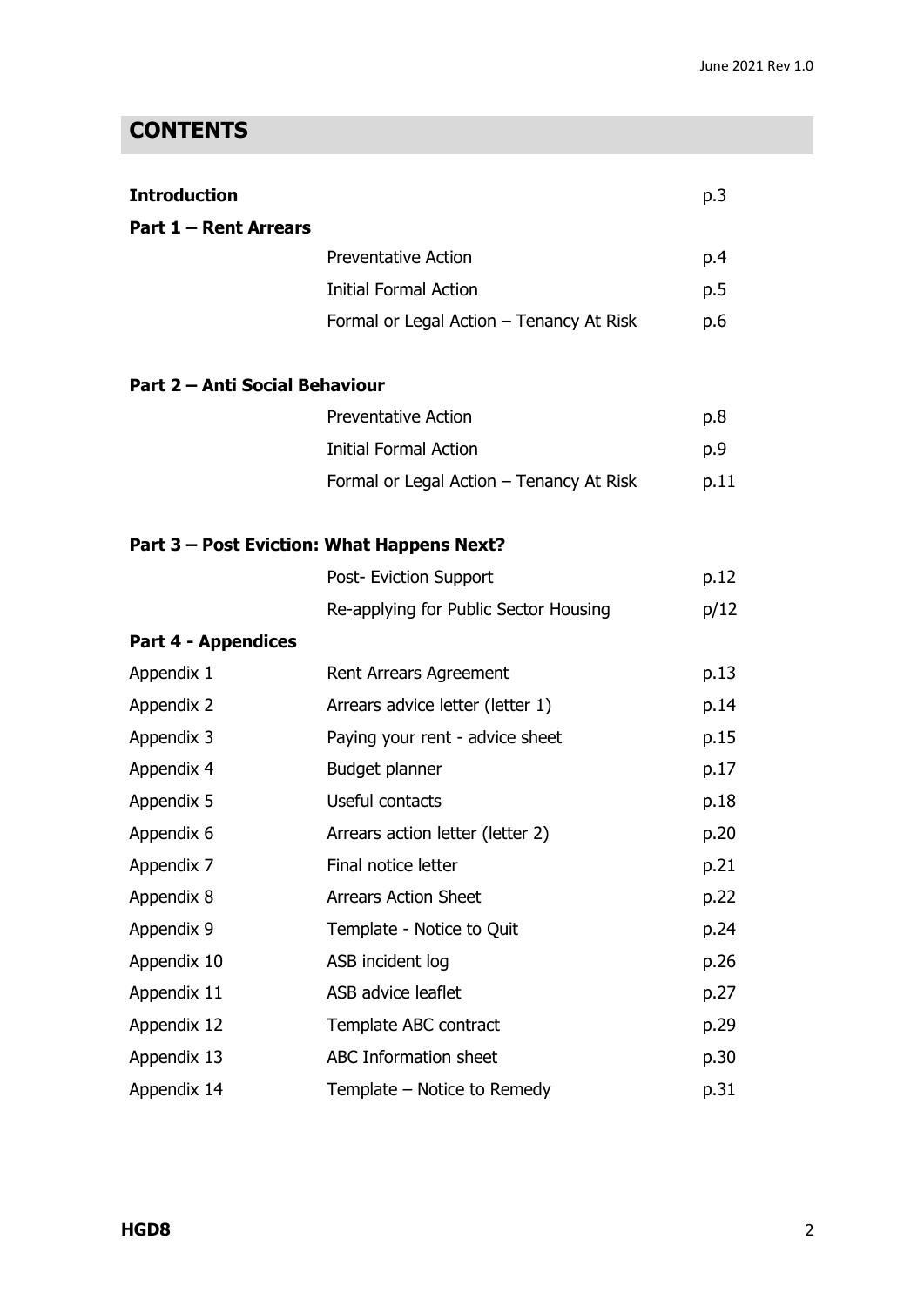### **INTRODUCTION**

The purpose of this document is to inform and guide all housing providers on the minimum practice standards expected in the management of arrears and prevention of evictions from a public sector home.

There is an expectation that every effort will be made to engage with the tenant at each stage as the emphasis is on prevention of eviction wherever possible. Eviction should only be used as a last resort, where other methods have failed.

Throughout this document, each stage of action is flagged as either green, amber or red:

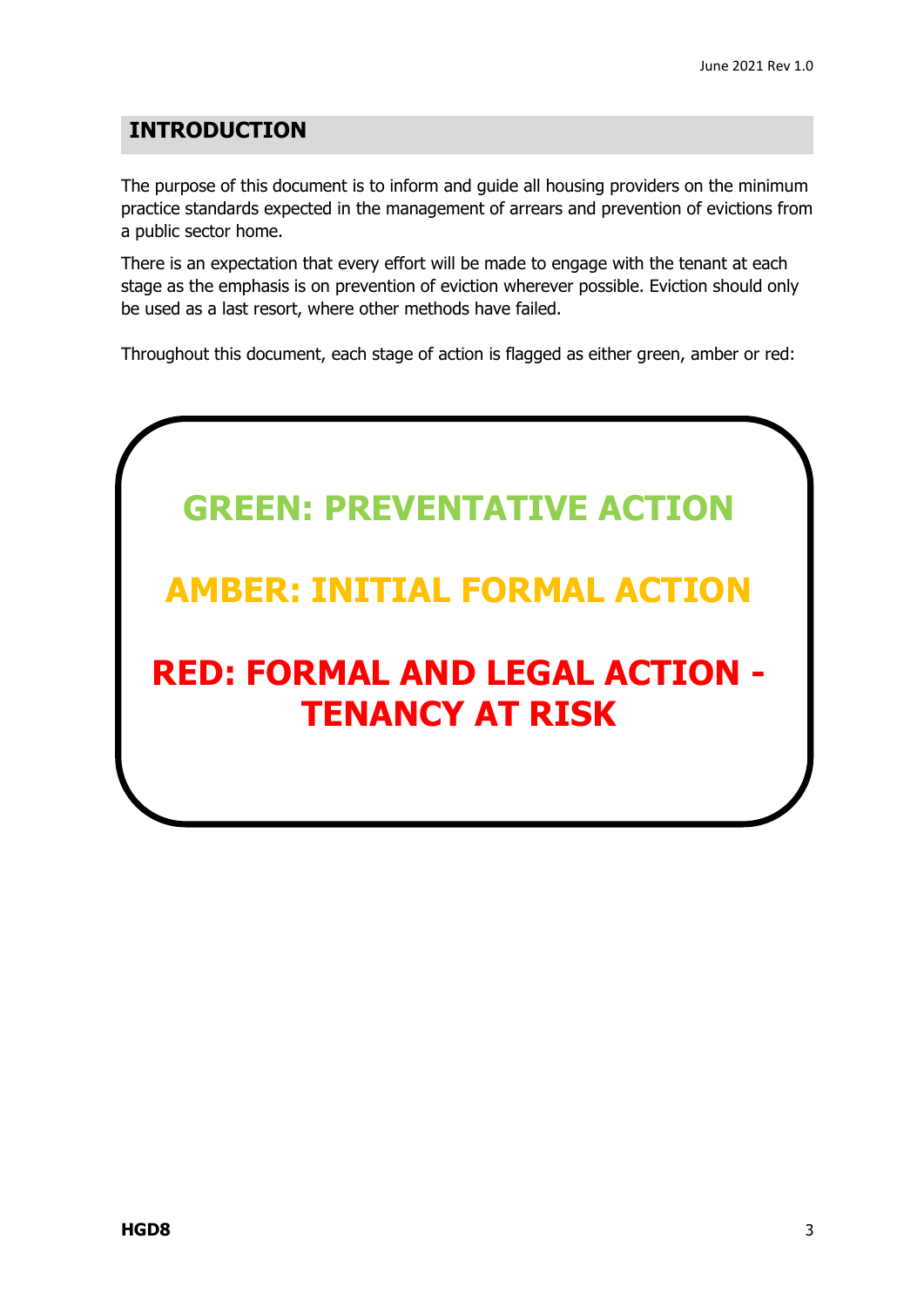### **PART 1 - RENT ARREARS**

#### **PREVENTATIVE ACTION**

There are five stages that can be followed in the prevention of rent arrears and ultimately eviction. Every effort should be made to work with tenants to support them in paying their arrears and if an acceptable payment plan is agreed at any stage and subsequently maintained then the process can be halted.

**Should the tenant default within 6 months, the process can be reinstated from the stage it was stopped** (i.e. it is not necessary to go back to letter 1) provided the tenant has been advised of this condition in writing. For example, Ramsey Town Commissioners notify their tenants of their intention to re-start from the last stage if arrears resume via their Rent Arrears Agreement (Appendix 1).

#### **Stage 1 – Letter/Advice Leaflet/Telephone Contact**

- **Letter to be sent advising of arrears and requesting that the account be brought up to date** (Appendix 2). It would be for the individual Authority to determine the level of arrears at which this action is taken but ideally they should be notified after missing two successive payments in the case of those tenants who pay weekly or fortnightly, and after missing just one payment where the tenant pays rent at a greater interval than fortnightly.
- For those known to be in receipt of benefits, the Authority should approach the tenant and Treasury Benefits to attempt to set up direct payments. Where the tenant is already in arrears, or has a history of arrears, the Authority should apply to Treasury Benefits for direct payment.
- Included within the letter will be a budget planner (Appendix 4) and explanatory leaflet (Appendix 3) which identifies areas of support and contacts including:
	- invitation to attend housing office for confidential discussion;
	- option to pay off arrears in instalments in addition to rent;
	- Useful contacts list (Appendix 5)
- This letter should be followed up by telephone contact, where possible.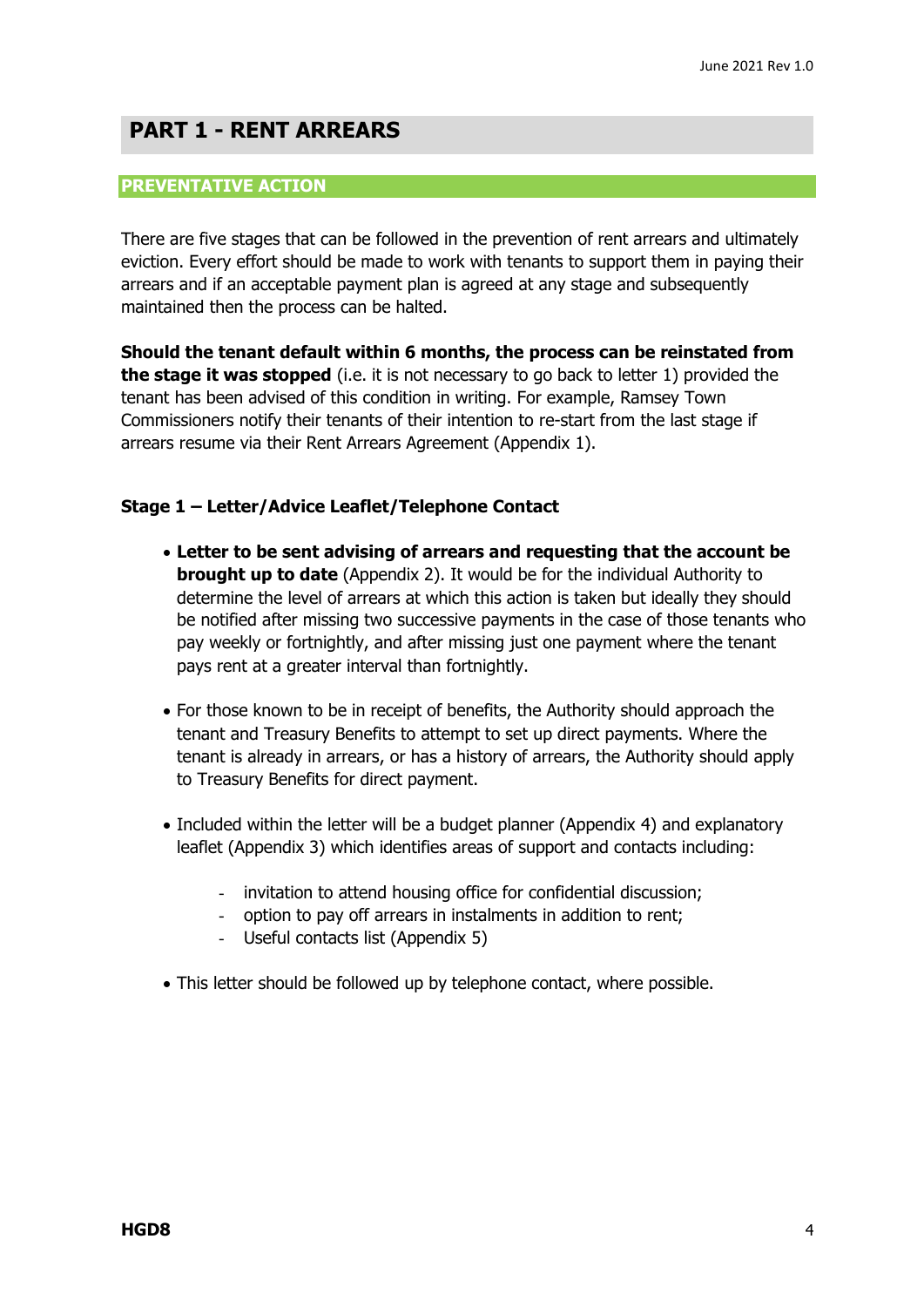#### **STAGE 1 CHECKPOINTS:**

- HAVE YOU MADE CONTACT WITH THE TENANT?
- $\Box$  HAS THE TENANT EXPLAINED THE REASONS FOR THEIR ARREARS?
- HAVE YOU BEEN ABLE TO ASK ABOUT THEIR WELLBEING, OR ASSESS THE TENANT FOR ANY ADDITIONAL NEEDS?
- HAVE YOU SENT AN ADVICE LEAFLET & BUDGET PLANNER WITH YOUR LETTER?
- **CAN YOU SET UP RENT DIRECT OR A REPAYMENT PLAN?**

#### **INITIAL FORMAL ACTION**

#### **Stage 2 – Visit/referral for advice/follow up letter**

- After a further seven days, the Authority must attempt to telephone/make personal contact.
- If there is no response to the letter or from attempts to contact the tenant by phone, the Authority should consider visiting if the tenant is known to be vulnerable. If no contact has been achieved by alternative means it would be good practice to send a follow up reminder letter at this point (Appendix 6).
- The Authority should also contact Social Services (Tel. 686179), where there are concerns of a welfare nature, to discuss the possible implications of rent arrears action and consequences of a possible eviction.
- If appropriate to do so consider what action or support could be given through DHSC or other support agencies to help resolve the arrears problem.

#### **Stage 3 – Final Notice/Advise Department of Possible Action**

 After a further seven days a Final Notice (Appendix 7) should be sent to the tenant (by Recorded Delivery where there has been no response) advising that the Authority intends issuing a Notice to Quit, which also sets out the implications of such action. The letter should request full payment and the alternative offer to enter into an agreement for payment by instalments in addition to the weekly rent.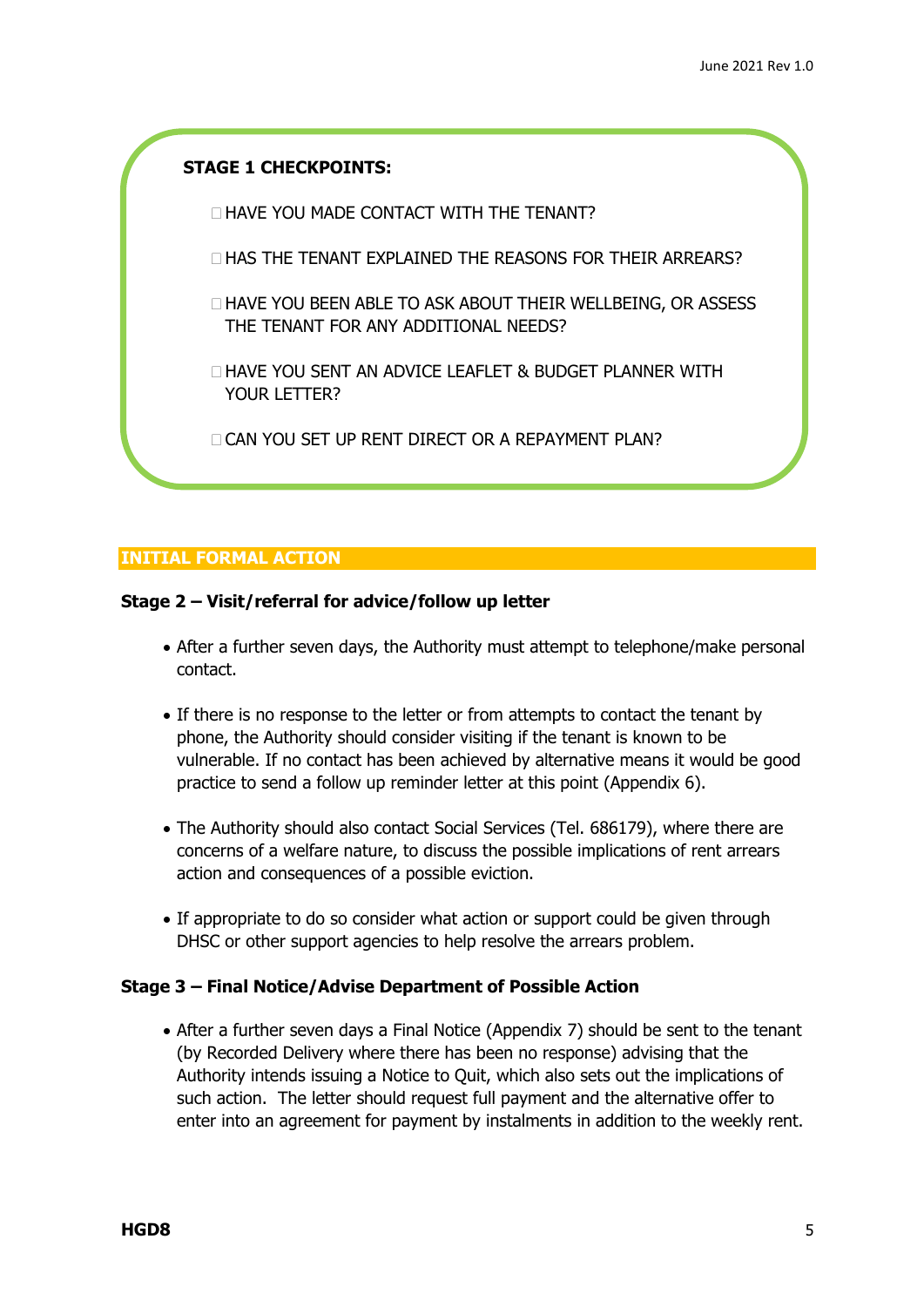At this stage it would be prudent for officers to request that a senior officer within their organisation reviews the action taken to date and is satisfied that the procedures have been followed. The Department can also be called upon for advice or review of a case to confirm independently that the agreed procedures had been followed. If it was found that procedures had not been followed, the Authority or the Department would be required to repeat the process.

#### **STAGE 2 & 3 CHECKPOINTS:**

HAVE YOU MADE CONTACT WITH THE TENANT?

- HAVE YOU BEEN ABLE TO ASK ABOUT THEIR WELLBEING, OR ASSESS THE TENANT FOR ANY ADDITIONAL NEEDS?
- DO YOU NEED TO ATTEMPT A WELFARE CHECK TO ENSURE THE TENANT DOESN'T REQUIRE ADDITIONAL SUPPORT FROM OTHER AGENCIES?
- ARE YOU SATISFIED THAT THE CORRECT PROCEDURES HAVE BEEN FOLLOWED IF YOU NEED TO MOVE TO THE NEXT STAGE?

#### **FORMAL OR LEGAL ACTION – TENANCY AT RISK**

#### **Stage 4 – Pre-Legal Action**

 After seven days from issue of the Final Notice, unless the action is to cease, ensure the arrears action sheet is complete (Appendix 8) and issue a Notice to Quit (Appendix 9).

#### **Additional advice:**

Some housing providers may have additional advice letters that are issued to tenants before full legal proceedings begin, these are individual to providers and are in addition to the minimum action set out within this document.

Example 1: DOI issue a pre-legal action notice from the Attorney General's office to tenants **before** the Notice to Quit is issued.

Example 2: Other housing providers, working with advocates, send a pre-legal action letter **after** the Notice to Quit is issued and before full legal action commences.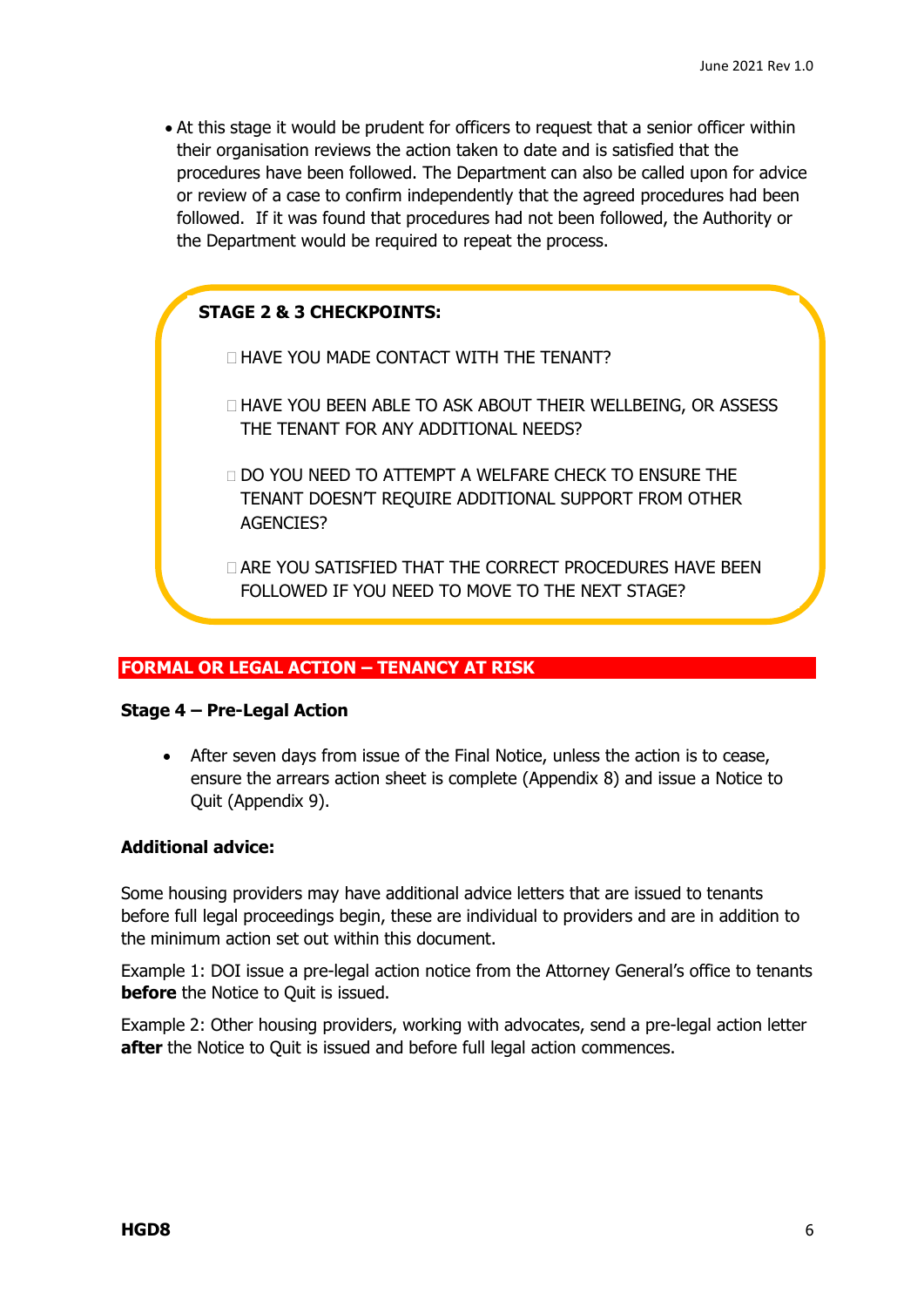#### **Issuing a Notice to Quit (NTQ):**

- A Notice to Quit should only be issued when all other options have been explored i.e. contact by other means, a tenant visit attempted and enquiries made with relevant agencies.
- The NTQ must give at least three weeks' notice from the date of issue, for the tenant to vacate the property. It is advised that the Notice to Quit should be issued with a Monday's date.
- A NTQ must be served by the Coroner, which will require a formal instruction from the Housing Provider to serve the notice. The Housing Provider will also provide the Coroner with two Certificate of Service forms. Both of these are completed by the Coroner to prove that the NTQ has been served. One of these completed forms will be retained by the Coroner and the other to be returned to the Housing Provider.
- Three NTO's should be prepared, one for the relevant Coroner, one for the Tenant and one to be retained by the Landlord.
- In the case of a joint tenancy when one tenant is living at a separate address, then two NTQ's will need to be issued along with all other instructions.
- If the Landlord is aware that the occupants are no longer residing at the property then the NTQ should be attached to the front door of the property.

#### **Stage 5 - Legal Action**

At this stage, the housing provider should follow the guidance below:

- After the expiry date of the Notice to Quit, referral for legal action to repossess the property can be sought.
- Collect copies of all of the correspondence and records of communications with the tenant, for the legal case.
- At this stage the Court would consider if the Authority had acted reasonably and would still have the option to adjourn proceedings or suspend the enforcement of a Possession Order for up to 12 months subject to an agreement being maintained by the tenant.

If an acceptable payment plan is agreed at any stage and subsequently maintained then the process can be halted. However **should the tenant default within 6 months, the process can be reinstated from the point it was stopped** (i.e. it is not necessary to go back to letter 1) provided the tenant has been advised of this condition in writing.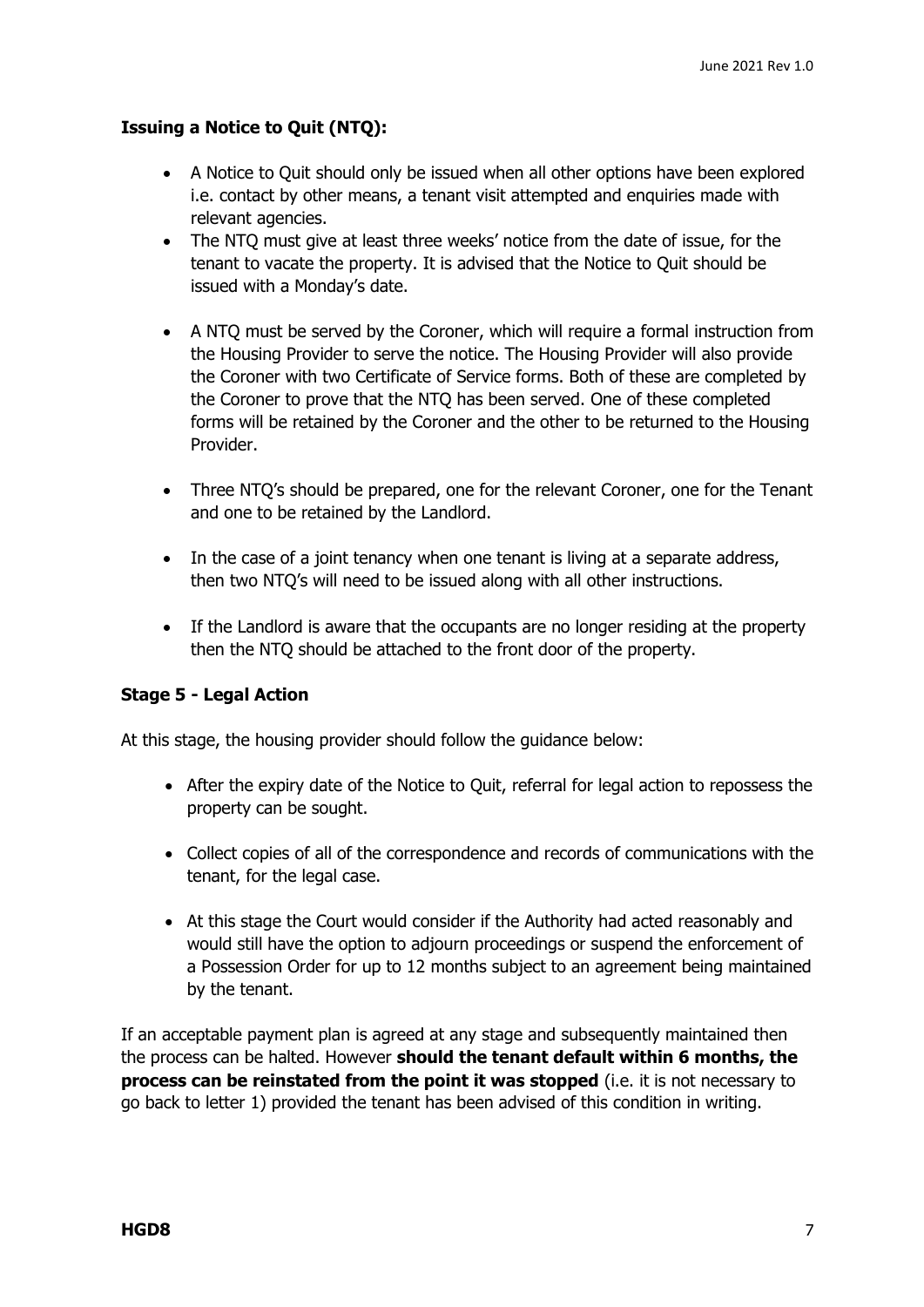

### **PART 2 – ANTI SOCIAL BEHAVIOUR**

Anti-Social Behaviour (ASB) by a tenant does not generally constitute the same clear grounds for process to Possession (unless the incident is particularly serious) as would rent arrears – i.e. the rent is either being paid or it is not; but what constitutes ASB can be subjective. The burden of proof is on the housing authority and its partner agencies such as the Police to provide valid and robust evidence to substantiate the case. If the evidence is regarded as subject to interpretation by the Court the legal process can still take a considerable length of time as the case may be dismissed or adjourned a number of times. Repeat offending and the subsequent return to Court will help the local authority to build the case for eviction.

As with rent arrears, the process should begin as a housing management issue, and all efforts should be made to sustain the tenancy wherever possible. If possession action is later required, the Courts will expect to see that the authority has made all reasonable attempts to address the situation. Good record keeping is important as it may form part of your evidence base at a later stage.

Sometimes the incident may be so serious that legal action is needed immediately, for example physical risk to property, criminal activity or violence towards neighbours or staff. In these circumstances, question your need to issue formal warnings before seeking the protection of the Courts.

#### **PREVENTATIVE ACTION**

The first stage is clearly consistent with the rent arrears process; **the tenant must be formally made aware that they are breaching the terms of their tenancy agreement**.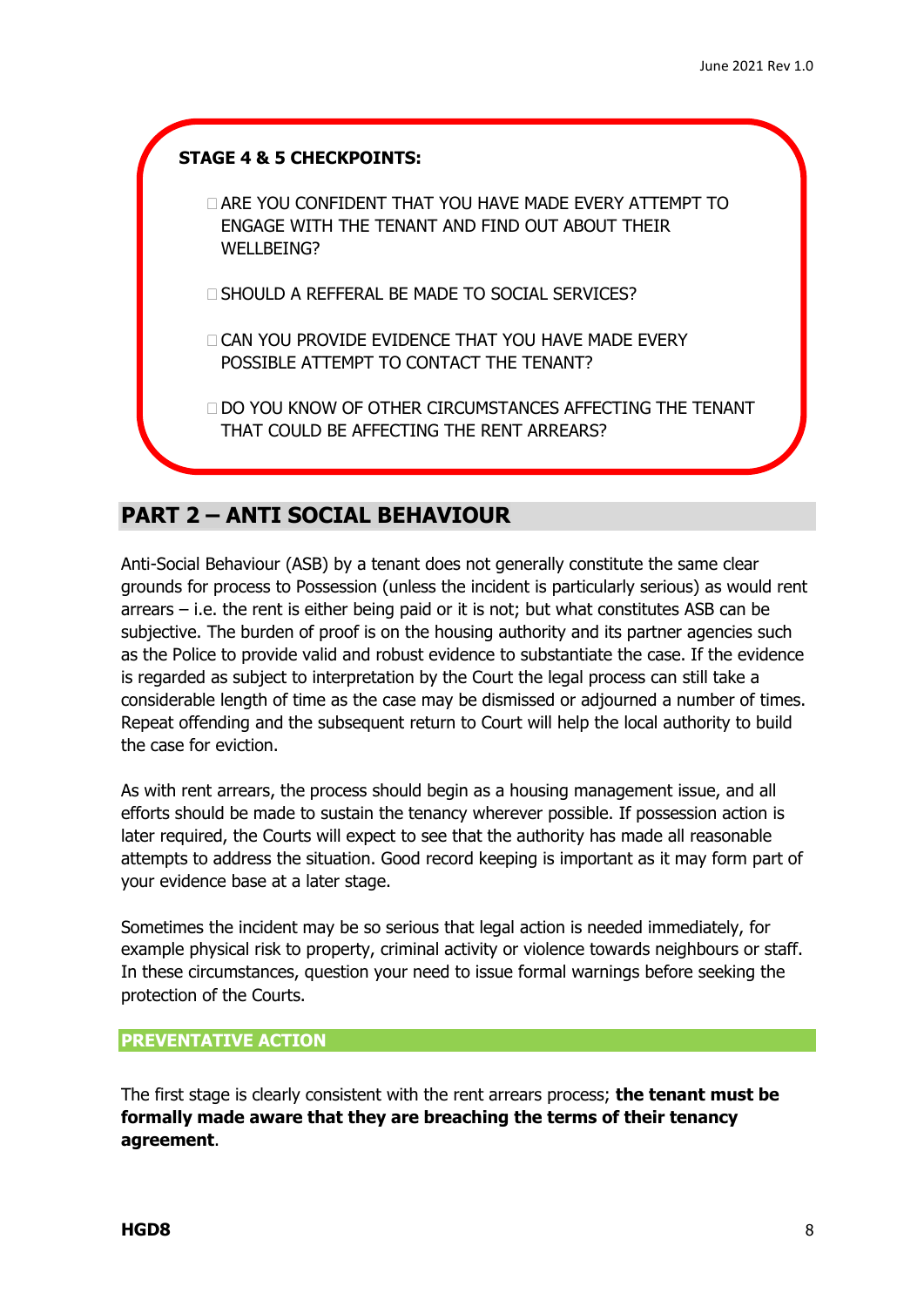Throughout the process complainants/victims should be encouraged to formally record their own version of events to add to the evidence base for further action as required **(Appendix 10 – ASB Incident Log)**.

#### **Stage 1 – Letter/ Advice Leaflet (Appendix 11)/Telephone Contact**

- **Letter to be sent advising of ASB or allegations of ASB and that the activities in question should cease.** It would be for the individual Authority to determine the level of activity at which this action is taken but ideally, especially in terms of prolonged evidence gathering, they should be notified after just one complaint. The tenant must be notified that a complaint has been made but at this stage the housing authority must make the approach as a fact finding exercise and have consideration for the fact that the tenant may have their own version of events which indicates that the fault lays elsewhere. Clearly some complaints will be more serious than others, and supporting evidence from the Police is beneficial, for example, that a significant incident has occurred, will enable more robust action to be taken from the outset.
- Included within the letter should be an invitation to attend the housing office for a confidential discussion and an explanatory leaflet which defines anti-social or nuisance behaviour as per the housing authority policy and interpretation.
- This letter should be followed up by a face to face meeting or by telephone contact, where possible, particularly if the incident has been a significant one, for example where it has involved the Police.

#### **PREVENTATIVE ACTION CHECKPOINTS**

- **HAVE YOU MADE CONTACT WITH THE TENANT?**
- HAVE YOU CONTACTED ANY OTHER PARTIES INVOLVED IN THE INCIDENT?
- D HAVE YOU ISSUED THE ASB ADVICE LEAFLET AND/OR ASB DIARY TO THE TENANT AND/OR OTHER RELEVANT PARTIES?
- DO YOU NEED TO ARRANGE TO HAVE A FACE TO FACE MEETING OR WELFARE CHECK WITH THE TENANT?

#### **INITIAL FORMAL ACTION**

Subsequent stages depend on the tenant's reaction to the notification above and incidences of repeat offending. If the initial letter resolves the situation then no further action is required, but the letter and a record of any response or follow up remains on the tenant's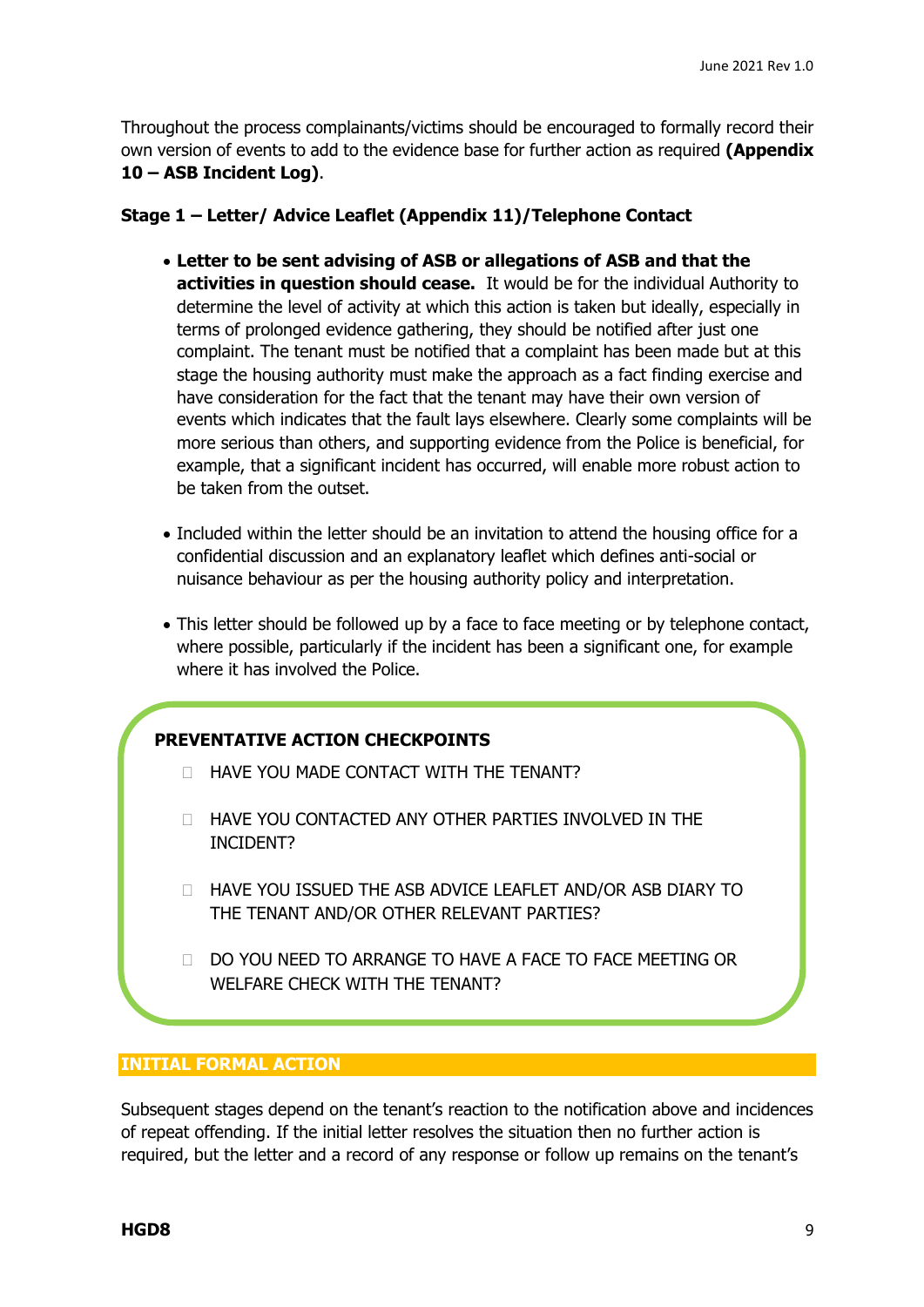file in case the ASB reoccurs at a later date. If the incident is serious or remains unresolved, actions and issues which should be considered are as follows:

- For those known to be vulnerable (this does not necessarily mean that there must be an established health/welfare issue, but can also be in terms of age, i.e. the very young (children of a family) or the very old), the Authority should approach the care/support agency if known or call Social Services (Tel. 686179) to raise awareness of the possible consequences of the continued behaviour (i.e. loss of their home) and attempt to set up appropriate support if required.
- If appropriate, consider holding a mediation meeting between the tenants in dispute with each other. This can be carried out solely by the housing authority and if necessary, with partner agencies such as the Police.
- Acceptable Behaviour Contracts (ABC) should be used as a matter of course where serious incidences take place or patterns of unacceptable behaviour are established (Appendices 12 and 13). This can be set up by the housing authority with support from the Police and other support agencies as this makes the process more robust, and facilitates the process to an Anti-Social Behaviour Order (ASBO) should this be required. An ABC is a voluntary agreement and generally has a term of 6 months although this can be varied. It is important throughout the term of the ABC that the situation is monitored and is subject to review with appropriate action as required.
- An ASBO (Anti-Social Behaviour Order) has a legal basis and the offender is committing a criminal offence by breeching its terms. An ASBO is court ordered, set up by the Police. If the order is breached this can result in imprisonment.

#### **INITIAL FORMAL ACTION CHECKPOINTS:**

- DO YOU NEED TO ATTEMPT A WELFARE CHECK TO ENSURE THAT THE TENANT DOESN'T REQUIRE ADDITIONAL SUPPORT FROM OTHER AGENCIES?
- HAS THE TENANT BEEN GIVEN CLEAR INFORMATION ABOUT THE ASB, IT'S RELEVANCE TO THEIR TENANCY AGREEMENT AND INFORMED OF THE CONSEQUENCES OF CONTINUED ASB?

**LARE YOU SATISFIED THAT THE CORRECT PROCEDURES HAVE BEEN** FOLLOWED IF YOU NEED TO MOVE TO THE NEXT STAGE?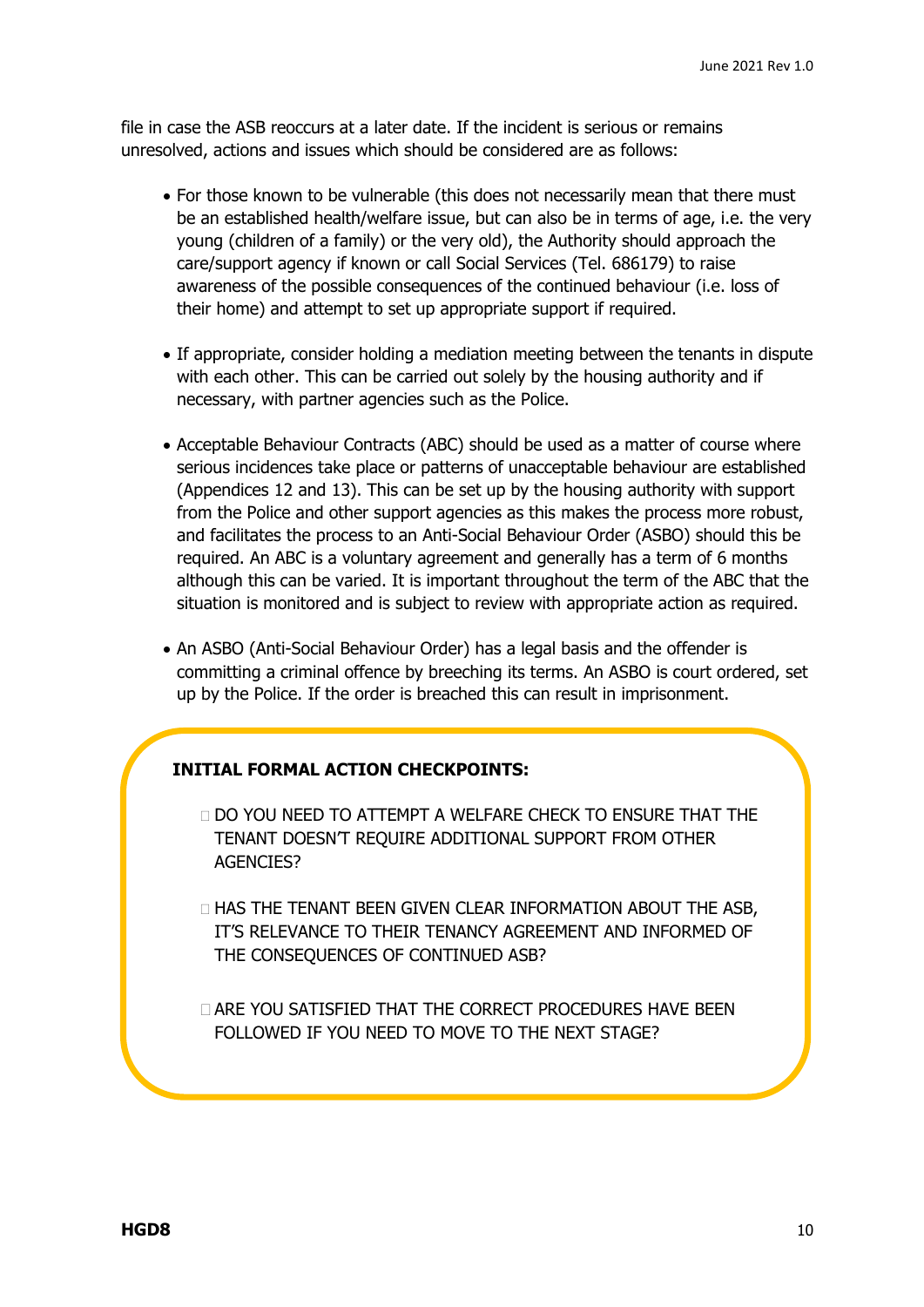#### **FORMAL OR LEGAL ACTION – TENANCY AT RISK**

It is difficult to state categorically when legal action should be commenced in ASB or nuisance cases - for example, simple criteria such as 'three warning letters', or 'two months of loud music and nuisance', etc. may not be appropriate for all cases. Each case must be decided on its seriousness and on how effective other interventions have been.

- If the above steps do not resolve the ASB, a pre-action (advocate's letter) should be issued to the tenant(s) giving them a further reasonable timescale to resolve the ASB and warning them that their Tenancy is at risk if they fail to do so.
- Advocates could also issue a Notice to Remedy (Appendix 14); a Notice to Remedy has similar terms to a NTQ but states exactly what the breach/breaches are that need to be addressed and give a specified timescale for doing so. This should be served by the Coroner.

#### **Additional advice:**

Individual housing providers may issue the pre-action letter/Notice to Remedy in a different order to the above, this is an operational decision for each provider.

Example 1: DOI issue a pre-legal action notice from the Attorney General's office to tenants **before** the Notice to Remedy is issued.

Example 2: Other housing providers, working with advocates, may send a pre-legal action letter **after** the Notice to Remedy (sometimes referred to as a Section 11 Notice) is issued and before full legal action commences.

When all reasonable interventions have been exhausted the only option for the housing authority is to proceed with Possession. Quality record keeping is essential throughout so that a robust case can be presented to the Court to demonstrate clear breaches of the tenancy agreement.

#### **FORMAL OR LEGAL ACTION CHECKLIST:**

- CAN YOU SHOW THAT YOU HAVE MADE EVERY POSSIBLE ATTEMPT TO HAVE CONTACT WITH THE TENANT?
- **T HAS THE TENANT BEEN MADE AWARE THAT THEY HAVE BREACHED** THE TERMS OF THEIR TENANCY AND BEEN GIVEN THE OPPORTUNITY TO RECTIFY THE ISSUE(S)?
- **THAVE YOU GIVEN CLEAR TIMESCALES FOR RESOLUTION?**
- COLLATE ROBUST EVIDENCE WHICH DEMONSTRATES ALL OF YOU EVIDENCE OF THE ASB ISSUES (e.g. incident diaries, witness reports, noise monitoring, photographs)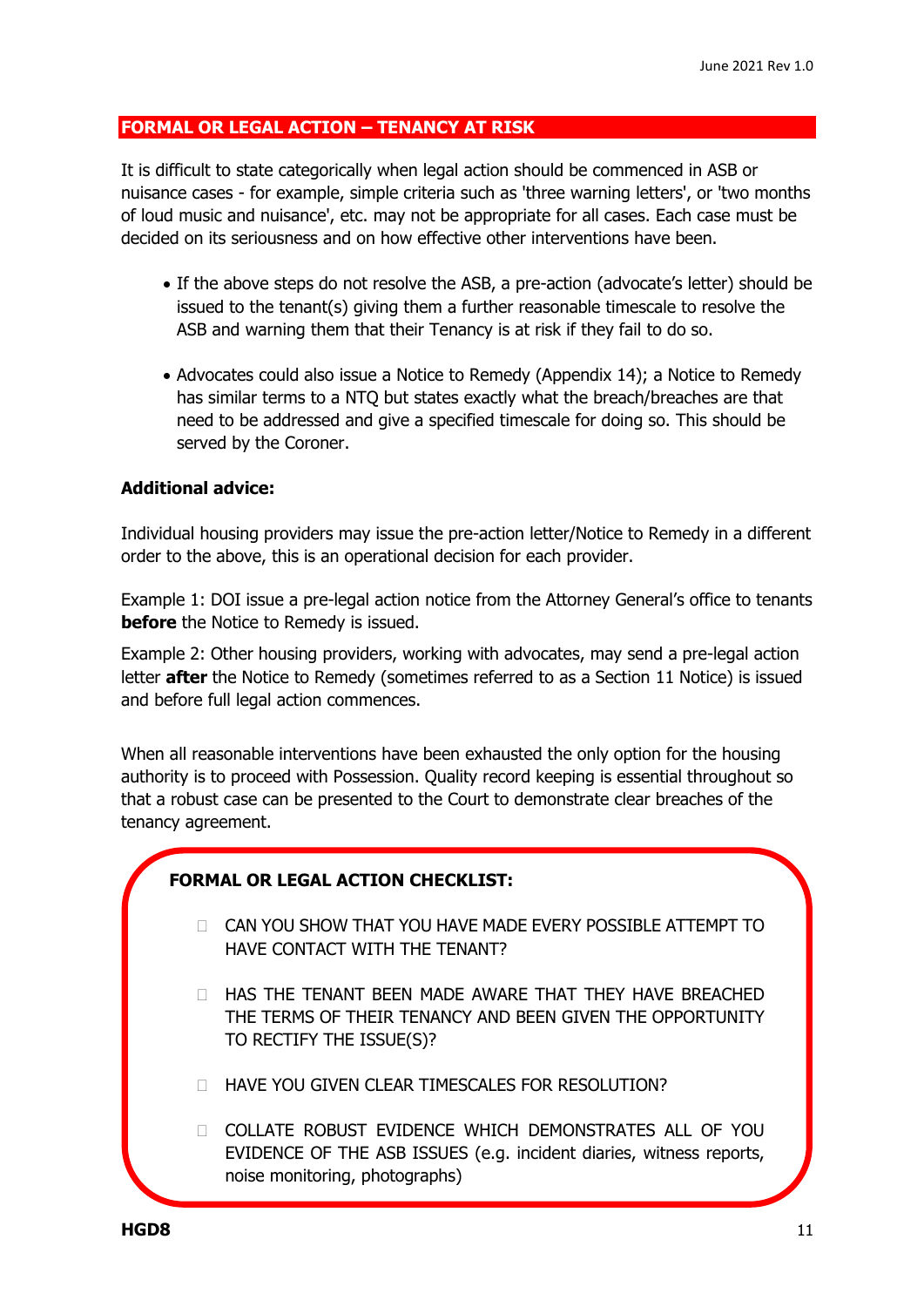### **PART 3 – POST EVICTION: WHAT HAPPENS NEXT?**

#### **Post-Eviction support**

Even though a tenant may have received a Court Order for eviction there may still be ways in which you could help them before they vacate the property:

#### Consider:

- Giving them information about housing charities that may be able to assist them such as Graih or Housing Matters.
- In the case of evictions for rent arrears, agreeing a repayment plan with the former tenant before they leave, so they can re-apply for housing in the future.
- Suggesting they use debt counselling services.
- Providing advice about how to re-apply for Public Sector Housing in the future, if applicable.
- Whether appropriate social support is available or at the least they are made aware of the situation.
- Advising the outgoing tenant that their former history of bad debt and or antisocial behaviour may impact their opportunity for being accepted onto a housing waiting list, should they reapply

#### **Re-applying for Public Sector Housing**

In cases where the tenant was evicted from Public Sector housing due to rent arrears or anti-social behaviour, a re-application can be made to a Public Sector waiting list at the discretion of the Housing Provider.

The Department recommends the following courses of action:

- Former tenants with outstanding rent arrears must have either cleared their debt or be making regular and agreed repayments to their former landlord.
- Former tenants who have previous ASB cases must agree to an ABC (Anti-social Behaviour Contract) from the commencement of their tenancy, once they are in a position to be allocated a property.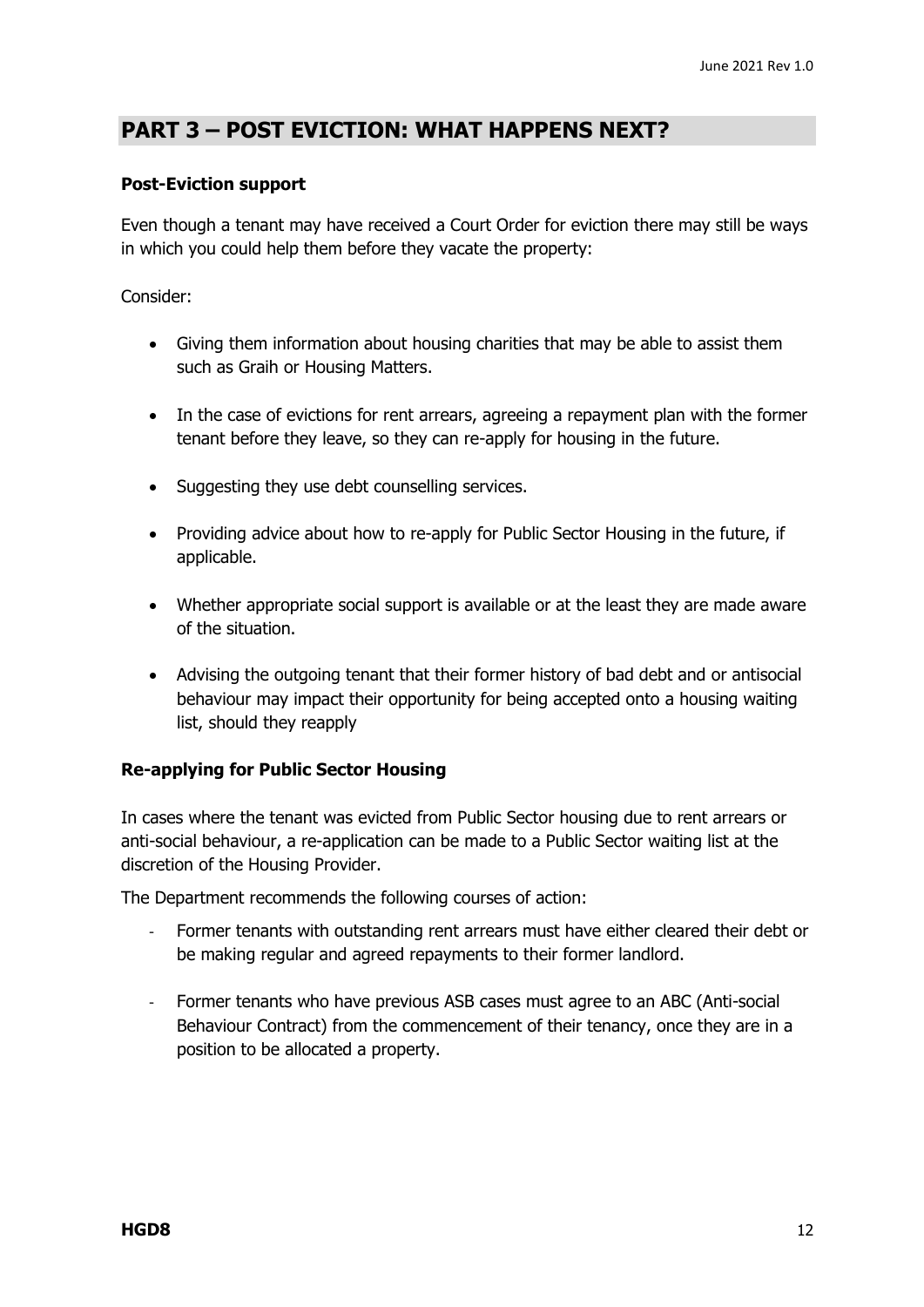### **PART 4 - APPENDICES**

### **APPENDIX 1 – RENT ARREARS AGREEMENT**

| <b>Ramsey Town Commissioners</b>                                                                                                                                                                                                                                                                                                                                                                                                                                  |
|-------------------------------------------------------------------------------------------------------------------------------------------------------------------------------------------------------------------------------------------------------------------------------------------------------------------------------------------------------------------------------------------------------------------------------------------------------------------|
| <b>Rent Arrears Agreement</b>                                                                                                                                                                                                                                                                                                                                                                                                                                     |
| Name of Tenant (s)                                                                                                                                                                                                                                                                                                                                                                                                                                                |
| <b>Tenancy Address</b>                                                                                                                                                                                                                                                                                                                                                                                                                                            |
| Date                                                                                                                                                                                                                                                                                                                                                                                                                                                              |
| <b>Weekly Rent</b>                                                                                                                                                                                                                                                                                                                                                                                                                                                |
| <b>Amount Currently</b><br>Outstanding                                                                                                                                                                                                                                                                                                                                                                                                                            |
| <b>Agreed Instalments</b>                                                                                                                                                                                                                                                                                                                                                                                                                                         |
| Amount<br>Commencing<br>Frequency                                                                                                                                                                                                                                                                                                                                                                                                                                 |
| Note: If an acceptable payment plan is agreed and is maintained, the process can be halted. Should<br>the tenant default within six months, the process can be reinstated from the point it was stopped as<br>long as the tenant has been made aware of this in writing.                                                                                                                                                                                          |
| Ramsey Town Commissioners will use the information provide in accordance with the Data<br>Protection Act 2002 for the purpose of housing management. On occasions, the information may also<br>be shared between different Departments of the Commissioners and with third parties such as<br>Department of Social Care. In such instances the Commissioners will ensure that your personal data<br>is processed in accordance with the Data Protection Act 2002. |

| <b>Tenant Signed</b> | <b>Ramsey Town Commissioners Signed</b> |
|----------------------|-----------------------------------------|
|                      |                                         |
|                      |                                         |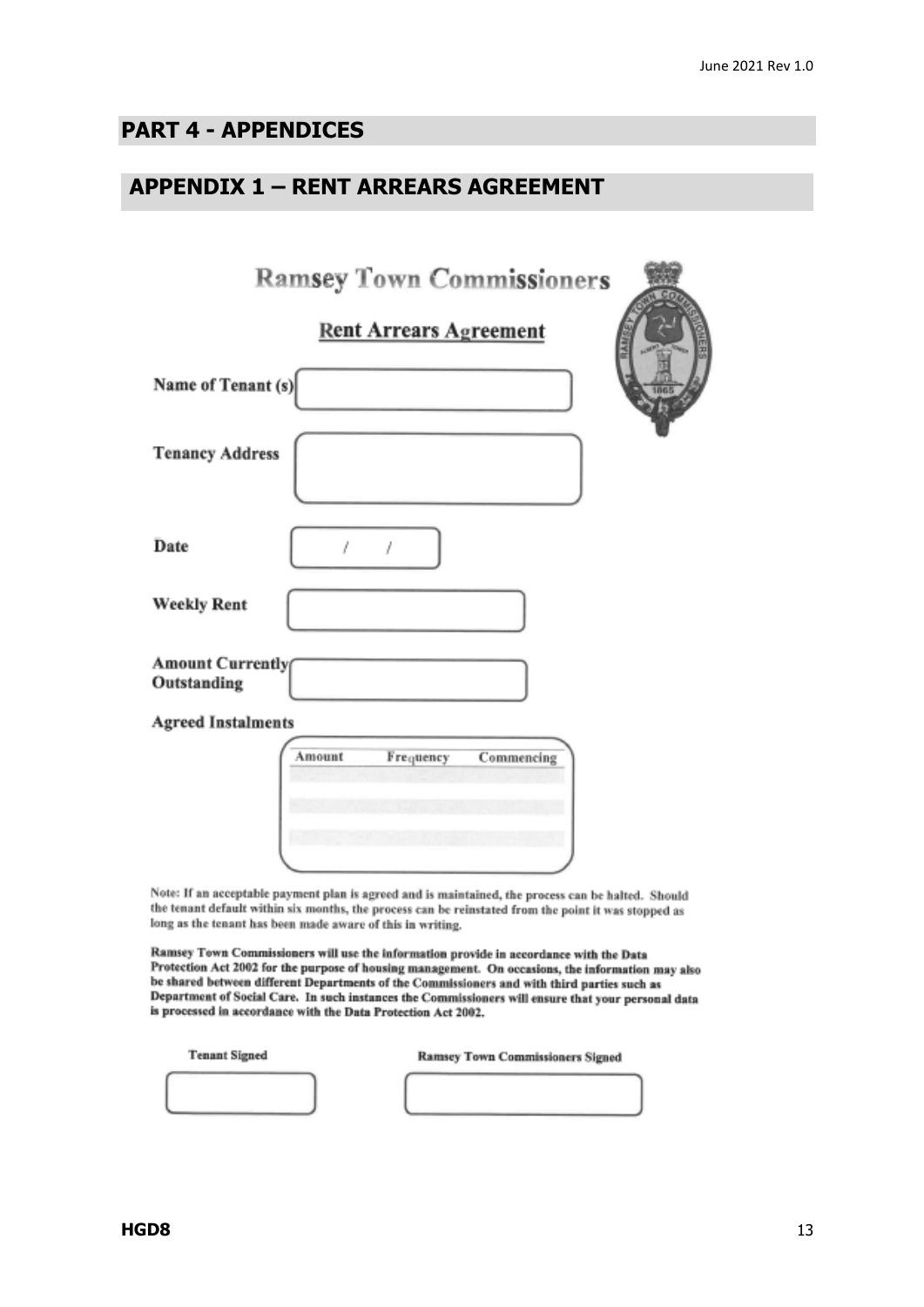### **APPENDIX 2 - ARREARS ADVICE LETTER (LETTER 1)**

```
****** *******
** *********
**********
**********
*** ***
```
Dear \*\*\* \*\*\*\*\*\*\*\*\*\*\*\*

#### **RENT ARREARS NOTICE**

| <b>Property Address</b>    | ************************** |
|----------------------------|----------------------------|
| <b>Weekly Rent 2020/21</b> | $f****$                    |
| Arrears as at 10 June 2021 | £****                      |

Our records show that your account is in arrears as shown above. Under the terms of your tenancy agreement, you are required to pay your rent **weekly in advance.** As this has not been done, please arrange to bring your account up to date by paying the outstanding sum of **£\*\*\*\*** and keeping your account one week in credit in future.

#### **If you are unable to pay the outstanding amount in full, you must contact the housing office within seven days of the date of this letter to arrange an agreed payment plan.**

If you are unemployed or on a low income and need advice on what benefits may be available to you, you should contact the Treasury without delay Tel: 685094. I also draw your attention to the free service provided by the Office of Fair Trading. Their debt counselling service is available to all and you can arrange an appointment by telephoning their offices on Tel: 686510.

You must respond to this letter **within seven days of the date of this letter**. Failure to do so will result in further letters and possibly leave \*\*the Department\*\* with no alternative but to instigate proceedings for recovery of rent outstanding. This may result in legal proceedings for the possession of your home. If it is found necessary to issue such proceedings please note that not only will additional costs be incurred, but if the debt still remains unpaid, judgement and execution will have to be obtained against you which could affect your credit rating.

Yours sincerely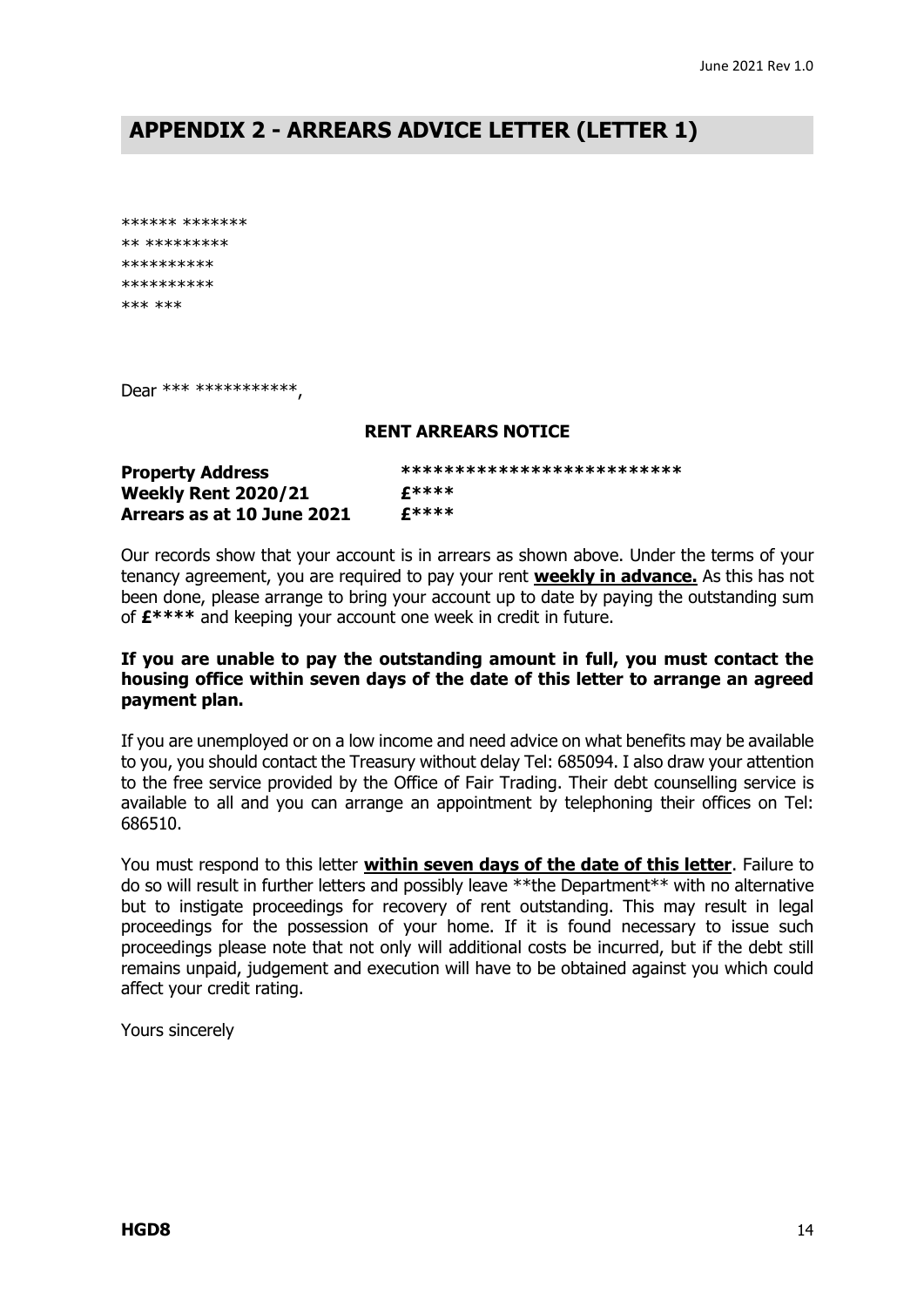### **APPENDIX 3 - PAYING YOUR RENT, ADVICE SHEET**

# **<<Insert Housing Authority Title/Logo here>>**

# **PAYING YOUR RENT & MANAGING DEBT**

Your tenancy agreement is a legal contract between you and <<insert Housing Authority title here>>. It sets out your rights and responsibilities as a tenant and ours as your landlord.

Your tenancy states the weekly amount that your rent is, this rent is payable weekly in advance on Mondays, but you may pay every two weeks or monthly if you prefer, **as long as your account is paid in advance**.

You can pay your rent from your bank account by Direct Debit, at the housing counter <<insert local details eg. at our counter at Markwell House>>, or in person at the Post Office (where applicable). If you are in receipt of Treasury Benefits such as Income Support, Employed Persons or Jobseekers Allowance, you can arrange to pay your rent directly from your benefits. Contact the Housing Office or the Benefits Office for advice on this method of payment (See our 'Useful Contacts' information leaflet)

To make sure that your rent account runs smoothly, you should:

- Pay your rent when it is due:
- Let us know if you go away for any length of time;
- **Contact us immediately if you have a problem paying your rent**; and
- Tell the Housing Officer about any changes in circumstances which may affect the amount of rent you pay e.g. new lodgers, partners moving into the property etc.

#### **It is important that you contact us as soon as you can if you are having problems in paying your rent. We will arrange to discuss the matter with you in private, and will be able to suggest the best methods of clearing any arrears.**

Remember that arrears can start off small when the occasional payment is missed but they build up quickly. If your account remains in arrears or if you are a persistent late payer we will have to take action to recover the rent you owe us. If you are having difficulties paying your rent:

- Speak to the Housing Officer
- Get advice, for example, from Citizen's Advice or the Debt Counselling Service; and
- Continue to make regular weekly payments, **no matter how small they are**

If you find yourself in arrears, or are having problems in making your rent payments, we will always be sympathetic to your position, and you should contact us for help and advice as quickly as possible. If you do not pay your rent you will be sent a number of letters requesting that you clear your arrears and reminding you of your obligation to keep your payments up to date. We will also try to contact you in person or by telephone.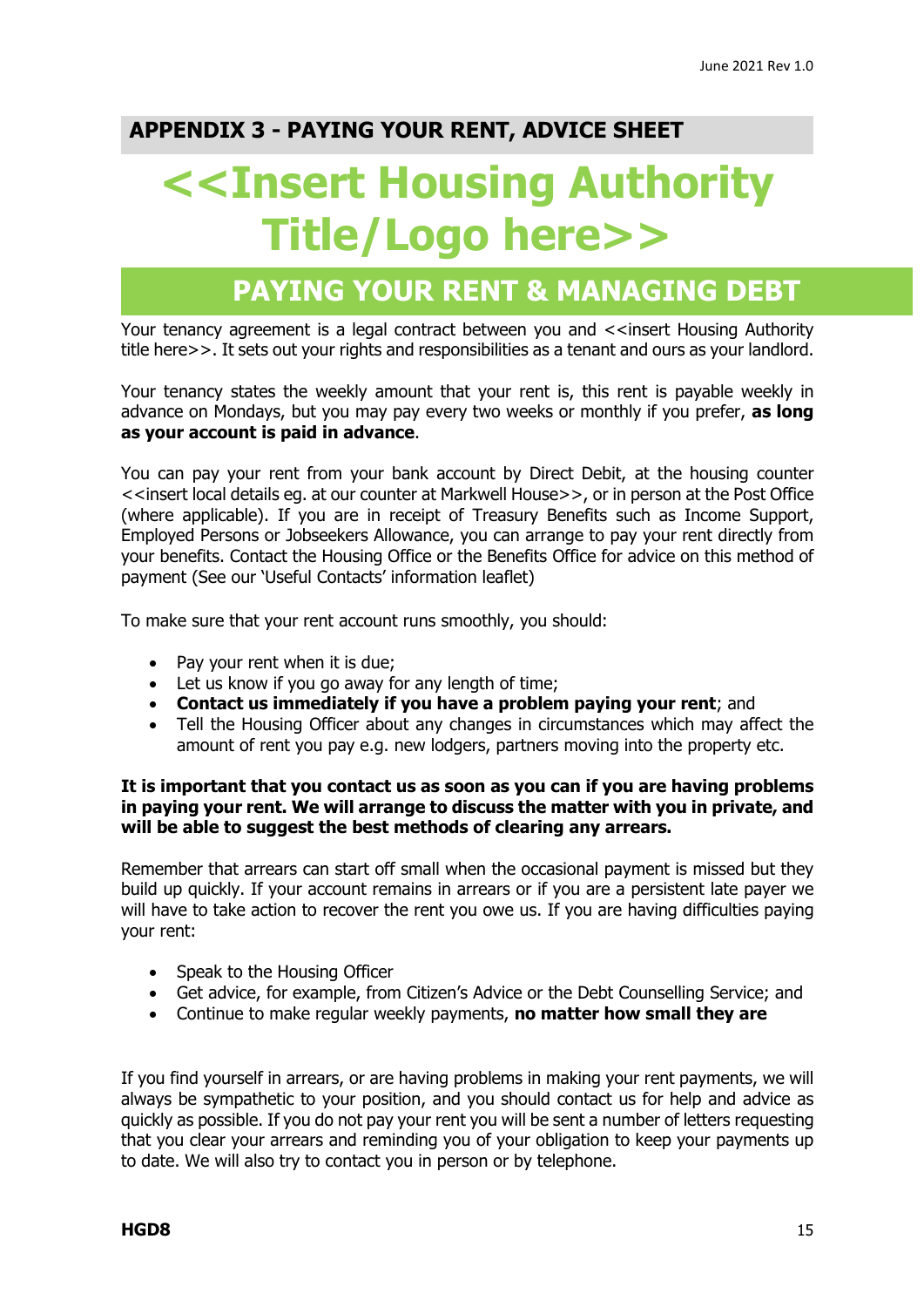**If we receive no response to our efforts to contact you, and you do not make arrangements to clear your arrears or they continue to increase we will have no alternative but to take legal action against you and you will be in danger of losing your home.** 

In addition, any legal costs incurred whilst pursuing our claim against you may also be charged to you.

#### **REMEMBER: Ask for help before your debt gets too large.**

We will work with you to help resolve your financial difficulties so that if at all possible you do not have to leave your home.

If you are having problems keeping up with your rent or other payments or debts, you should get help as quickly as possible. The Office of Fair Trading has a Debt Counselling Service and can be contacted on Tel. 686510. The Citizens Advice Service is also available to help and can be contacted by telephoning 626863 (Douglas Branch), 813466 (Ramsey Branch) or 833976 (Port Erin Branch).

If you need help with existing benefits or need to find out if you can claim Income Support or other benefits, please contact Treasury Benefits on Tel. 685656.

Family support and the Duty Social Worker can be accessed by telephoning 686179.

**Don't ignore the problem.** The sooner you get help the easier it will be to sort things out.

You can also help yourself by following a few simple steps to work out a budget (See our 'Budget planner' leaflet) Add up all the money you have coming into your home each week or month. Work out over the same period of time all the things you spend your money on. You must make sure that you include all essential items such as food, electric, gas/oil, rent, and any other regular payments. Subtract what you spend from the money you have coming in. The amount left is what you can afford to spend on other things or use to pay off any other debts.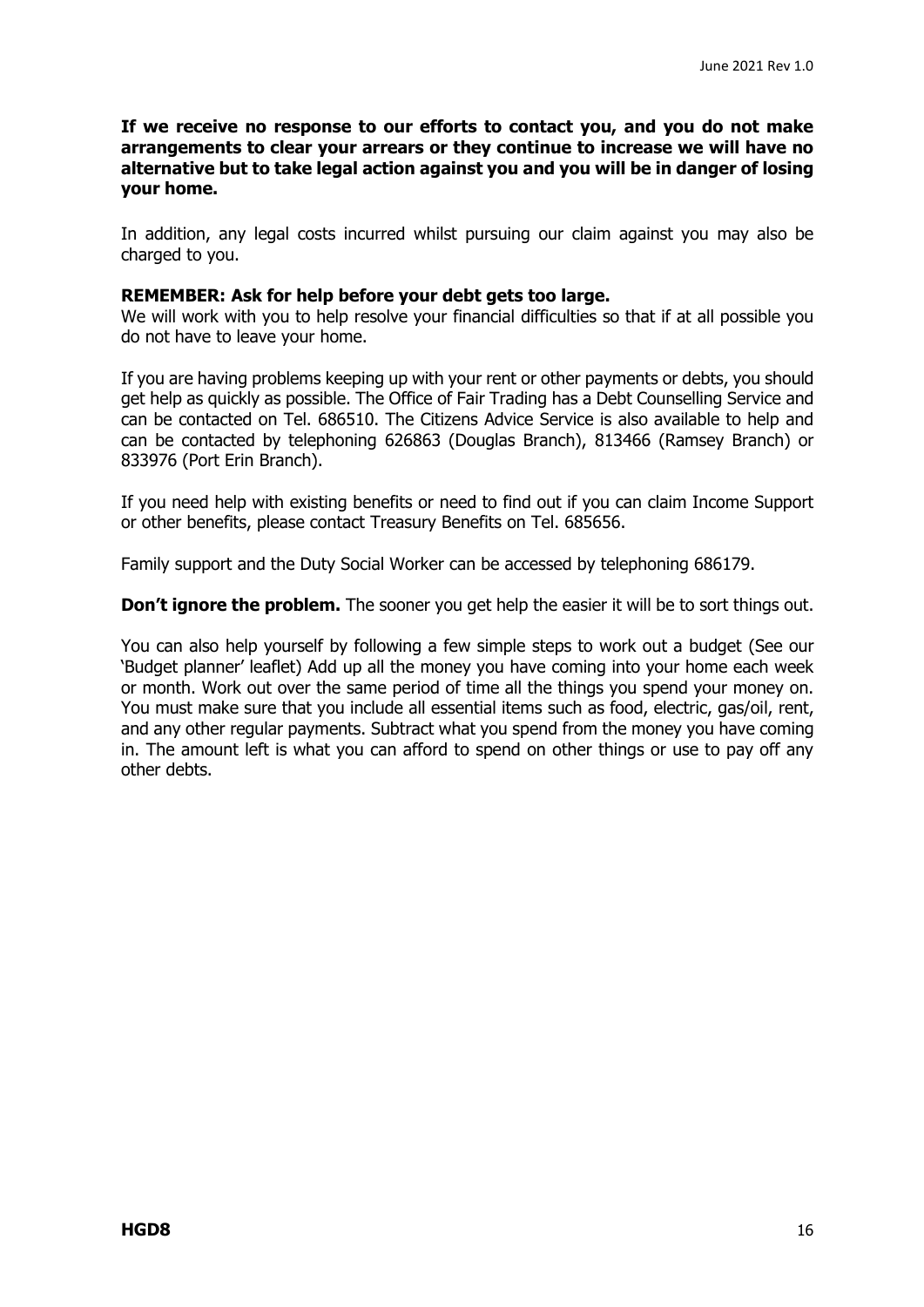### **APPENDIX 4 - PAYING YOUR RENT, ADVICE SHEET**

### **BUDGET PLANNER**

Use the form below to make a list of all your **regular** income and all of your outgoings or expenses. Add each list up and minus your **TOTAL OUTGOINGS** from your **TOTAL INCOME**. The amount you are left with is what you can afford to spend on other things.

(You can work this out either weekly or monthly depending on how you receive your income, but don't forget to budget for things like your car tax and insurance even if you pay them annually)

| <b>INCOME</b>    | <b>WORK - YOU</b>                         | £ |  |
|------------------|-------------------------------------------|---|--|
|                  | <b>WORK - YOUR PARTNER</b>                | £ |  |
|                  | PENSION - YOU                             | £ |  |
|                  | PENSION - YOUR PARTNER                    | £ |  |
|                  | <b>BENEFITS</b>                           | £ |  |
|                  | <b>CHILD MAINTENANCE</b>                  | £ |  |
|                  |                                           |   |  |
|                  | <b>OTHER</b>                              | £ |  |
|                  |                                           | £ |  |
|                  | <b>TOTAL INCOME</b>                       | £ |  |
|                  |                                           |   |  |
| <b>OUTGOINGS</b> | <b>RENT &amp; RATES</b>                   | £ |  |
|                  | <b>ELECTRICITY</b>                        | £ |  |
|                  | GAS/OIL                                   | £ |  |
|                  | <b>COAL</b>                               | £ |  |
|                  | <b>FOOD</b>                               | £ |  |
|                  |                                           | £ |  |
|                  | TELEPHONE (Inc. MOBILES)<br><b>PETROL</b> | £ |  |
|                  |                                           |   |  |
|                  | TV LICENCE                                | £ |  |
|                  | HOUSEHOLD INSURANCE                       | £ |  |
|                  | <b>CAR INSURANCE</b>                      | £ |  |
|                  | LIFE INSURANCE                            | £ |  |
|                  | <b>CAR LOAN</b>                           | £ |  |
|                  | <b>OTHER LOANS</b>                        | £ |  |
|                  | HIRE PURCHASE PAYMENTS                    | £ |  |
|                  | <b>CHILDCARE</b>                          | £ |  |
|                  |                                           | £ |  |
|                  |                                           | £ |  |
|                  |                                           |   |  |
|                  | <b>TOTAL OUTGOINGS</b>                    | £ |  |
|                  | <b>TOTAL INCOME</b>                       | £ |  |
| <b>MINUS</b>     | <b>TOTAL OUTGOINGS</b>                    | £ |  |
|                  |                                           |   |  |
|                  |                                           |   |  |
| $=$              | <b>DISPOSABLE INCOME</b>                  | £ |  |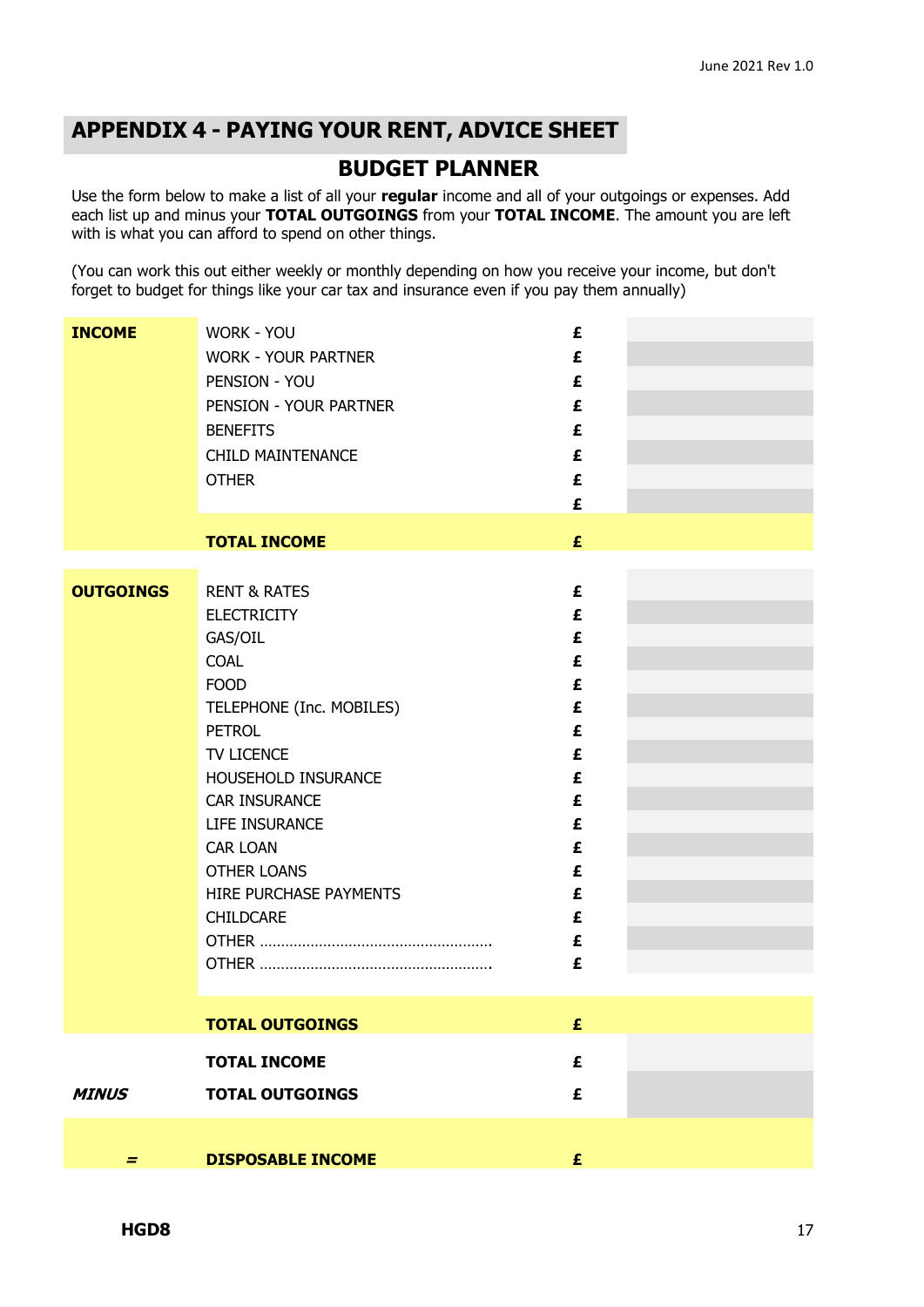### **APPENDIX 5 - USEFUL CONTACTS**

### **USEFUL CONTACTS**

| <b>Housing Office</b>            | Department of Infrastructure                                                                                                                                                                        | Tel. 685955 |
|----------------------------------|-----------------------------------------------------------------------------------------------------------------------------------------------------------------------------------------------------|-------------|
| <b>Benefits Office</b>           | <b>General Enquiries</b>                                                                                                                                                                            | Tel. 685656 |
|                                  | <b>Income Support</b>                                                                                                                                                                               | Tel. 685094 |
|                                  | Income Support (Pensioners)                                                                                                                                                                         | Tel. 685084 |
|                                  | <b>Family Income Supplement</b>                                                                                                                                                                     | Tel. 685092 |
|                                  | Child Benefit                                                                                                                                                                                       | Tel. 685107 |
|                                  | <b>Incapacity Benefit</b>                                                                                                                                                                           | Tel. 685105 |
|                                  | <b>Disability Benefits</b>                                                                                                                                                                          | Tel. 685104 |
| <b>Social Services</b>           | Central number                                                                                                                                                                                      | Tel. 686179 |
| Debt Advisory<br><b>Services</b> | Office of Fair Trading                                                                                                                                                                              | Tel. 686510 |
|                                  | Salvation Army<br>iomdas@salvationarmy.org.uk                                                                                                                                                       | Tel. 339660 |
|                                  | Manx Citizen's Advice Service<br>Douglas Branch<br>1st Floor Lounge, Promenade Church, Loch Promenade, Douglas<br>Tuesday $12.30$ pm $-3$ pm<br>Friday $10am - 12.30pm$<br>Email: citizens@manx.net | Tel. 626863 |
|                                  | Southern District<br>Thie Rosen, Castletown Road, Port Erin<br>Friday $10.30$ am $- 12.30$ pm<br>Email: casrosein@outlook.com                                                                       | Tel. 833976 |
|                                  | Ramsey branch<br>4 Bourne Concourse, Peel Street, Ramsey<br>Monday & Tuesday $10$ am $-1$ pm<br>Wednesday, Thursday & Friday 1pm - 4pm<br>Email: citizens@manx.net                                  | Tel. 813466 |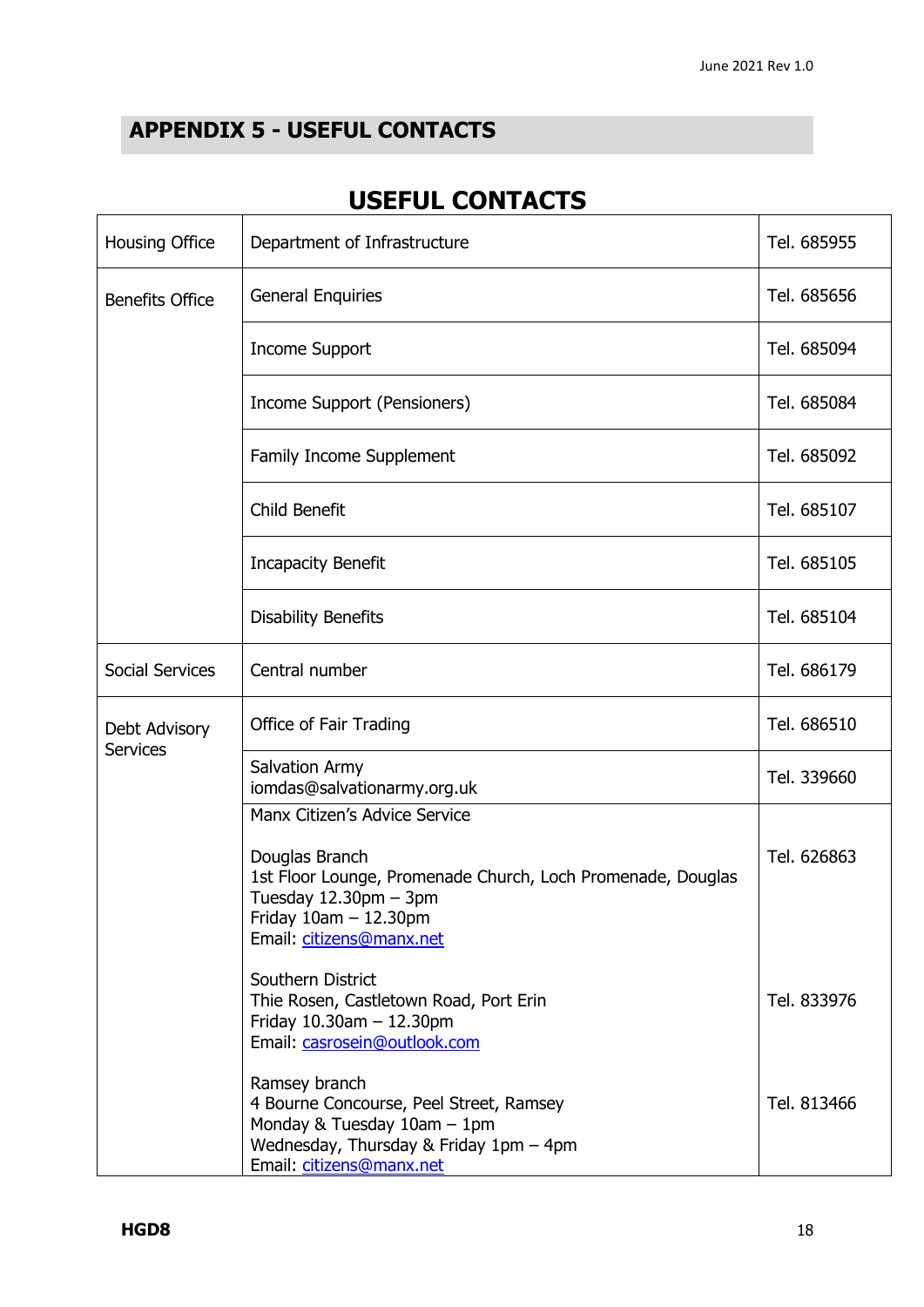| Other Useful<br>Contacts                            | Housing Matters*                                                                                                                                                                                        | Tel. 675507                  |
|-----------------------------------------------------|---------------------------------------------------------------------------------------------------------------------------------------------------------------------------------------------------------|------------------------------|
| (*Telephone<br>numbers are                          | Manx Housing Trust*                                                                                                                                                                                     | Tel. 626226                  |
| provided here,<br>or visit their<br>Facebook pages) | $G$ raih $*$                                                                                                                                                                                            | Tel. 304381                  |
|                                                     | Foodbank*                                                                                                                                                                                               | Tel. 646999                  |
|                                                     | Women's Aid IOM                                                                                                                                                                                         | Tel. 677900                  |
|                                                     | Moitiv <sub>8</sub>                                                                                                                                                                                     |                              |
|                                                     | motiv8@iom.com<br>(formerly the Isle of Man Alcohol Advisory Service, Motiv8 is a<br>registered charity that provides counselling for addictive<br>behaviours including alcohol, drug use and gambling) | Tel. 627656<br>Mobile 426400 |
|                                                     | Victim Support*                                                                                                                                                                                         | 679950                       |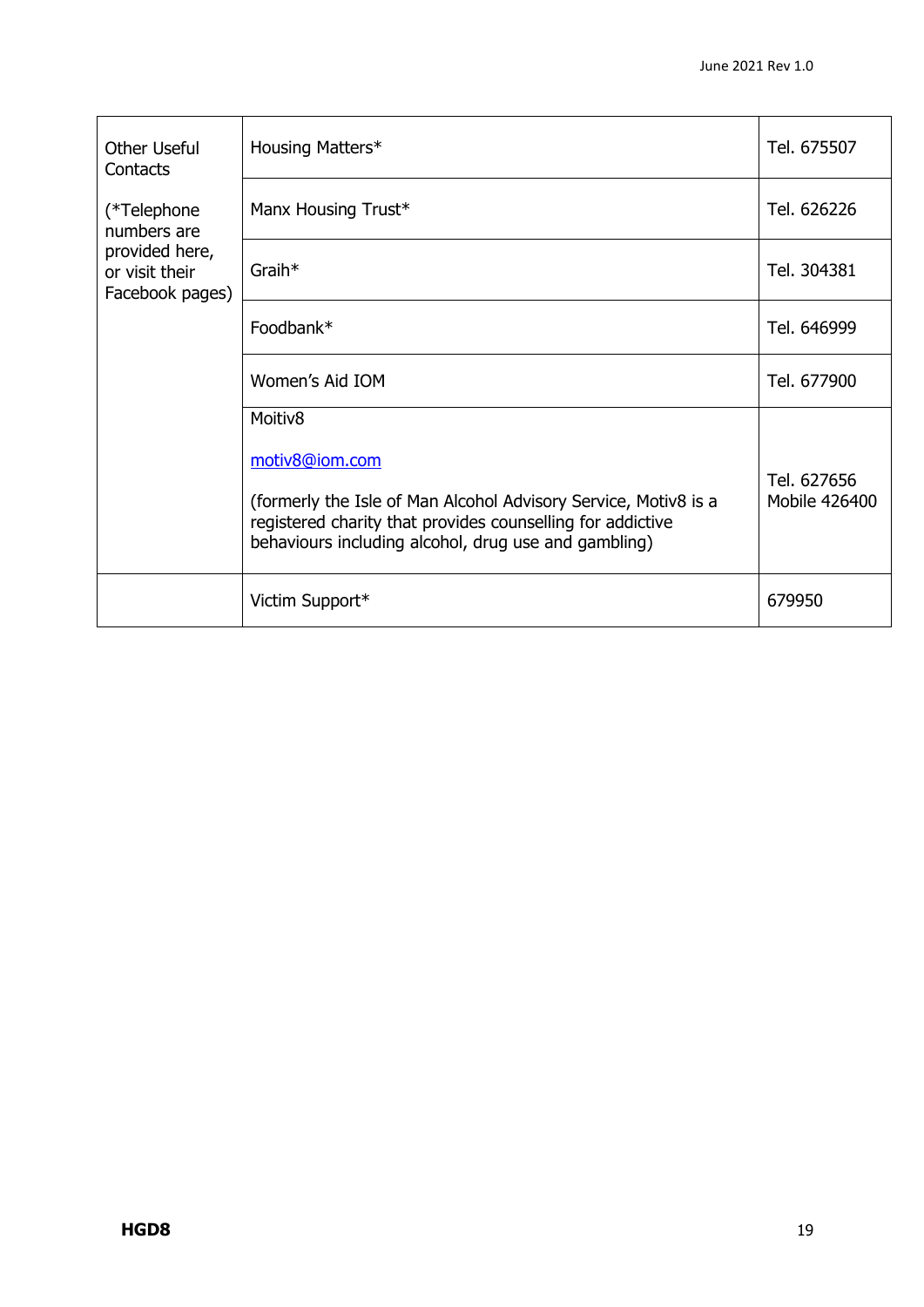### **APPENDIX 6 - ARREARS ACTION LETTER (LETTER 2)**

\*\*\*\*\*\* \*\*\*\*\*\*\* \*\* \*\*\*\*\*\*\*\*\* \*\*\*\*\*\*\*\*\*\* \*\*\*\*\*\*\*\*\*\* \*\*\* \*\*\*

Dear \*\*\* \*\*\*\*\*\*\*\*\*\*\*\*,

#### **RENT ARREARS NOTICE**

| <b>Property Address</b>    | ************************** |
|----------------------------|----------------------------|
| <b>Weekly Rent 2020/21</b> | £****                      |
| Arrears as at 10 June 2021 | <b>C****</b>               |

Our records show that despite our previous correspondence your rent account continues to be in arrears. The terms of your tenancy are that **rent is to be paid weekly in advance**. As this has not been done, please arrange to bring your rent up to date by paying the outstanding sum of **£\*\*\*\*** and ensure to keep your account **one week in credit** in future.

#### **If you are unable to pay the outstanding amount in full, you must contact the housing office within seven days of the date of this letter to arrange an agreed payment plan.**

If you are unemployed or on a low income and need advice on what benefits may be available to you, you should contact the Treasury without delay on Tel. 685094. I also draw your attention to the free service provided by the Office of Fair Trading. Their debt counselling service is available to all and you can arrange an appointment by telephoning their offices on Tel. 686510.

**You must respond within SEVEN DAYS of the date of this letter**. Failure to do so will result in further letters and if the matter is not resolved will leave \*\*the Department\*\* with no alternative but to instigate proceedings for recovery of the debt. This may result in legal proceedings for the possession of your home. If it is found necessary to issue such proceedings please note that not only will additional costs be incurred, but if the debt still remains unpaid, judgement and execution will have to be obtained against you which could affect your credit rating.

Yours sincerely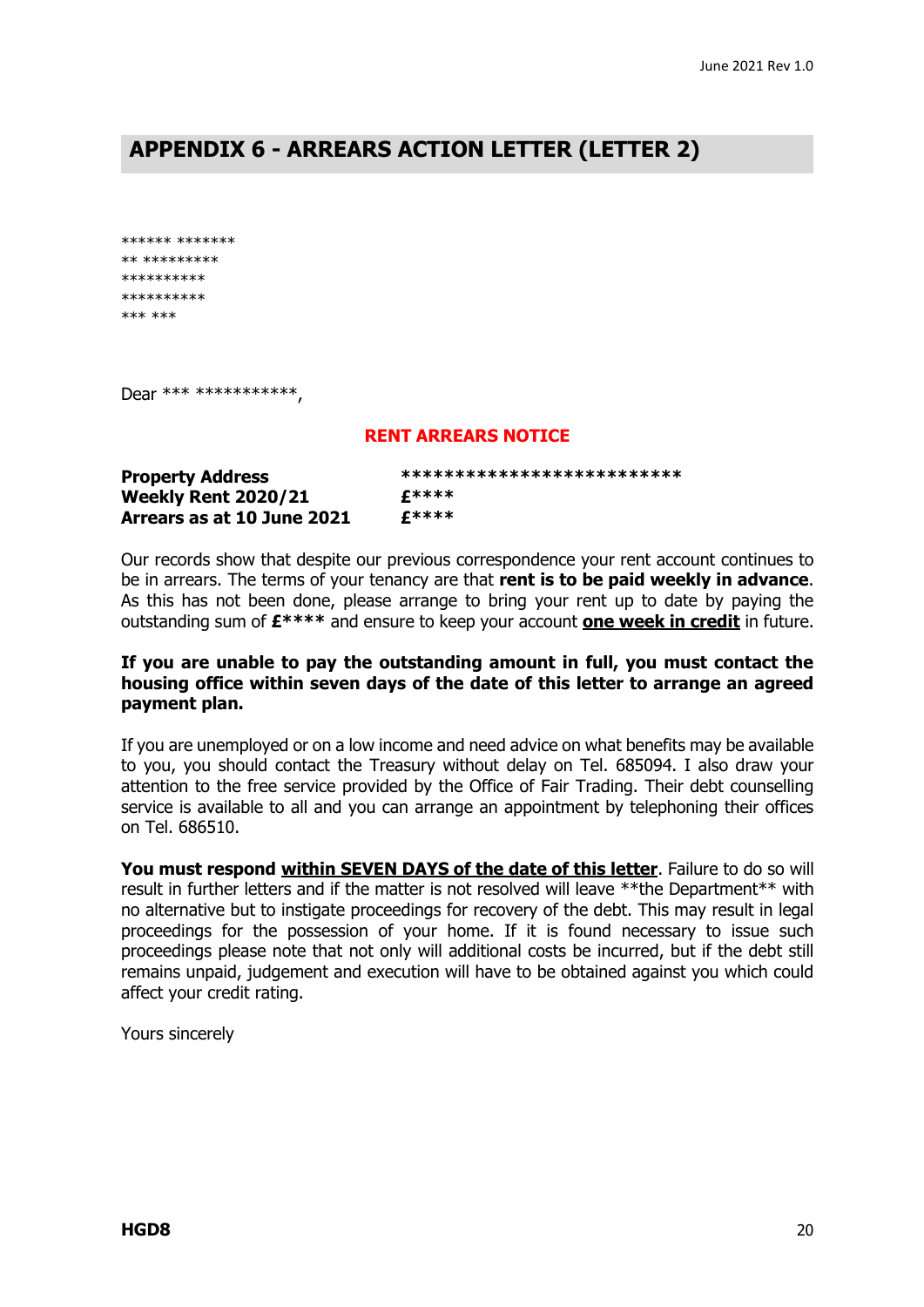### **APPENDIX 7 - FINAL NOTICE LETTER**

\*\*\*\*\*\* \*\*\*\*\*\*\* \*\* \*\*\*\*\*\*\*\*\* \*\*\*\*\*\*\*\*\*\* \*\*\*\*\*\*\*\*\*\* \*\*\* \*\*\*

Dear \*\*\* \*\*\*\*\*\*\*\*\*\*\*\*,

#### **RENT ARREARS – FINAL NOTICE AND WARNING OF LEGAL ACTION**

| <b>Property Address</b>    | ************************** |  |
|----------------------------|----------------------------|--|
| <b>Weekly Rent 2020/21</b> | £****                      |  |
| Arrears as at 10 June 2021 | £****                      |  |

Our records show that despite previous correspondence your account continues to be in arrears. The terms of your tenancy are that **rent is to be paid weekly in advance**. As this has not been done, please arrange to bring your rent up to date by paying the outstanding sum of **£\*\*\*\*** and ensure to keep your account **one week in credit** in future.

#### **If you are unable to pay the outstanding amount in full, you must contact the housing office within seven days of the date of this letter to arrange an agreed payment plan.**

If you are unemployed or on a low income and need advice on what benefits may be available to you, you should contact the Treasury without delay on Tel. 685094. I also draw your attention to the free service provided by the Office of Fair Trading. Their debt counselling service is available to all and you can arrange an appointment by telephoning their offices on Tel. 686510.

**You must respond within SEVEN DAYS of the date of this letter**. Failure to do so may leave \*\*the Department\*\* with no alternative but to instigate proceedings for recovery of the debt. This may result in legal proceedings for the possession of your home. If it is found necessary to issue such proceedings please note that not only will additional costs be incurred, but if the debt still remains unpaid, judgement and execution will have to be obtained against you which could affect your credit rating.

Yours sincerely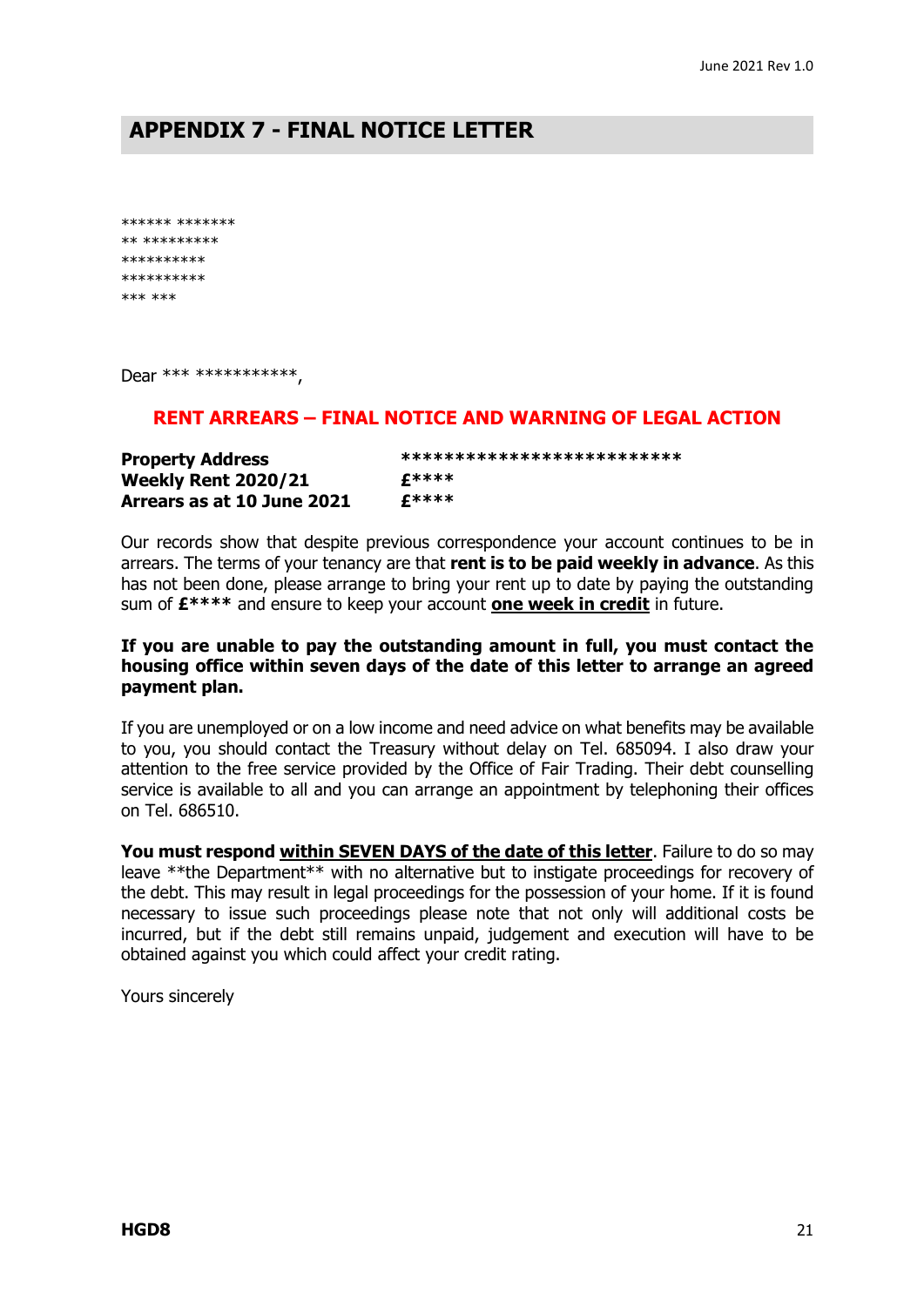### **APPENDIX 8 - ARREARS ACTION SHEET**

### **ARREARS ACTION SHEET**

| <b>Tenant name:</b>     |  |
|-------------------------|--|
| <b>Address:</b>         |  |
| <b>Contact details:</b> |  |

#### **STAGE 1 – PREVENTATIVE ACTION**

| <b>Arrears amount:</b>             | £                                                                                                    |  |  |
|------------------------------------|------------------------------------------------------------------------------------------------------|--|--|
| <b>Contact made via telephone?</b> | Contact made<br>П.<br>Contact not made<br>Not attempted<br>Dates of contact:                         |  |  |
| <b>Letter 1</b>                    | Date issued: $\frac{1}{2}$ /                                                                         |  |  |
|                                    | <b>Enclosed:</b><br>Arrears advice leaflet<br>Useful contacts<br>Budget planner<br>Direct Debit form |  |  |

**\*\* Wait 7 days before proceeding to Letter 2- making repeat attempts to contact the tenant \*\*** 

| <b>Week 2 arrears amount:</b>      | £                                |
|------------------------------------|----------------------------------|
| <b>Contact made via telephone?</b> | Contact made<br>Contact not made |
|                                    | Not attempted                    |
|                                    | Dates of contact:                |
| l etter 2                          | Date issued:                     |

| Details of welfare concerns and<br>any referrals made during<br>stage 1: |  |
|--------------------------------------------------------------------------|--|
|                                                                          |  |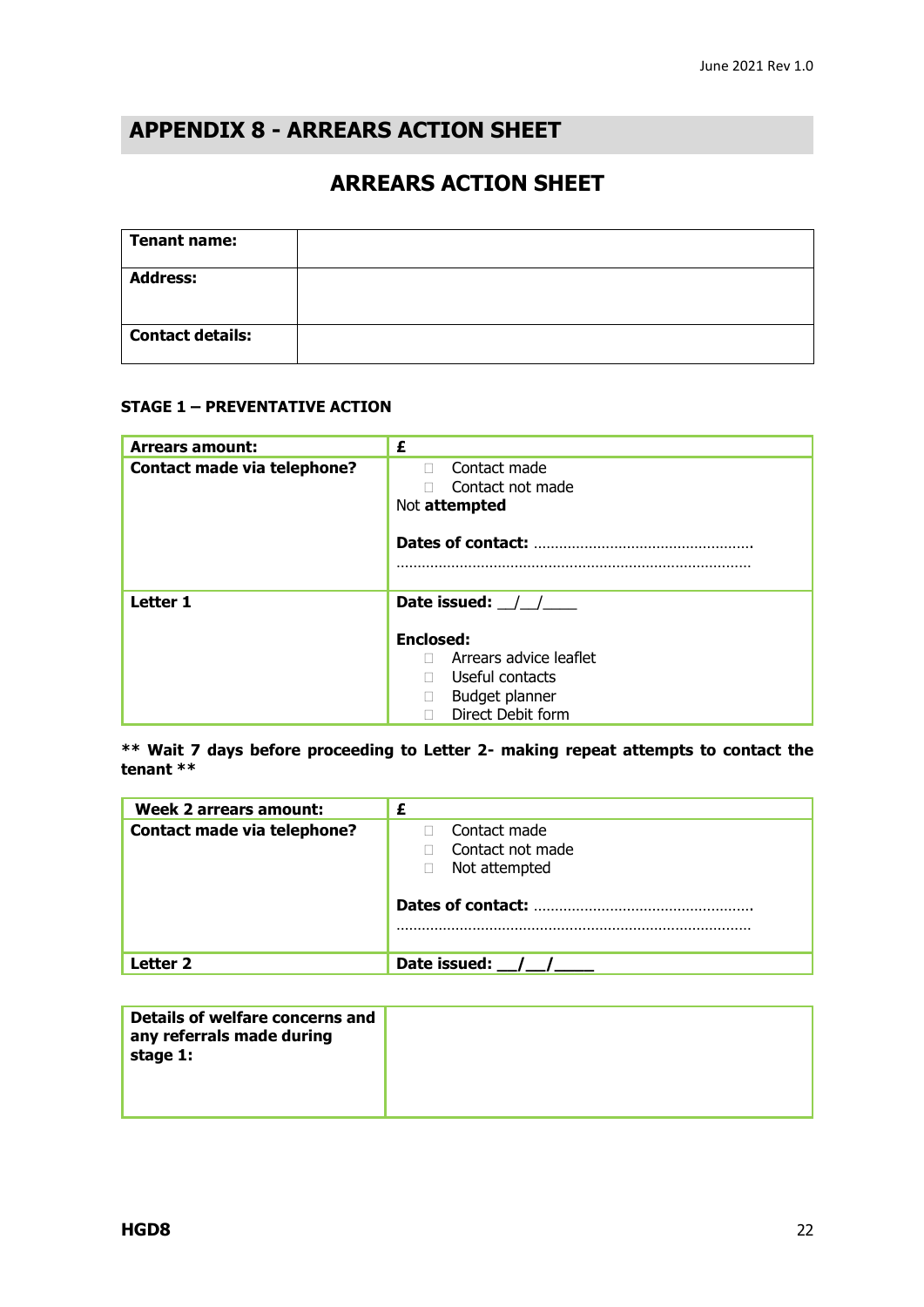#### **STAGE 2 AND 3 - INITIAL FORMAL ACTION**

|           |  | ** Wait 7 days before proceeding to Letter 2- making repeat attempts to contact the |  |  |  |  |  |
|-----------|--|-------------------------------------------------------------------------------------|--|--|--|--|--|
| tenant ** |  |                                                                                     |  |  |  |  |  |

| <b>Arrears amount:</b>                    | £                                                                           |
|-------------------------------------------|-----------------------------------------------------------------------------|
| Contact made via telephone?               | Contact made<br>п<br>Contact not made<br>Not attempted<br>Dates of contact: |
| <b>Final notice letter</b>                | Date issued: $\frac{1}{2}$<br>Issued by recorded delivery                   |
| <b>Referred to manager for</b><br>review? | Yes/No<br>Details:                                                          |
|                                           |                                                                             |

#### **STAGE 4 – FORMAL OR LEGAL ACTION**

#### **\*\* Wait 7 days from the issue of a Final Notice, before considering further action to Notice to Quit, making repeat attempts to contact the tenant \*\***

| <b>Arrears amount:</b>             | £                                                                                                                               |
|------------------------------------|---------------------------------------------------------------------------------------------------------------------------------|
| <b>Contact made via telephone?</b> | Contact made<br>П<br>Contact not made<br>Not attempted                                                                          |
| <b>Issue Notice to Quit</b>        | Date instructed coroner: / /<br>Date served by Coroner: 1.1.<br>Date notice ends: $\angle$ /<br>Certificate of service received |
| <b>Referred for legal action</b>   | Date referred for legal action: 1<br>All correspondence records collated<br>Rent account statements provided                    |
| <b>Court date</b>                  | Date of initial hearing:                                                                                                        |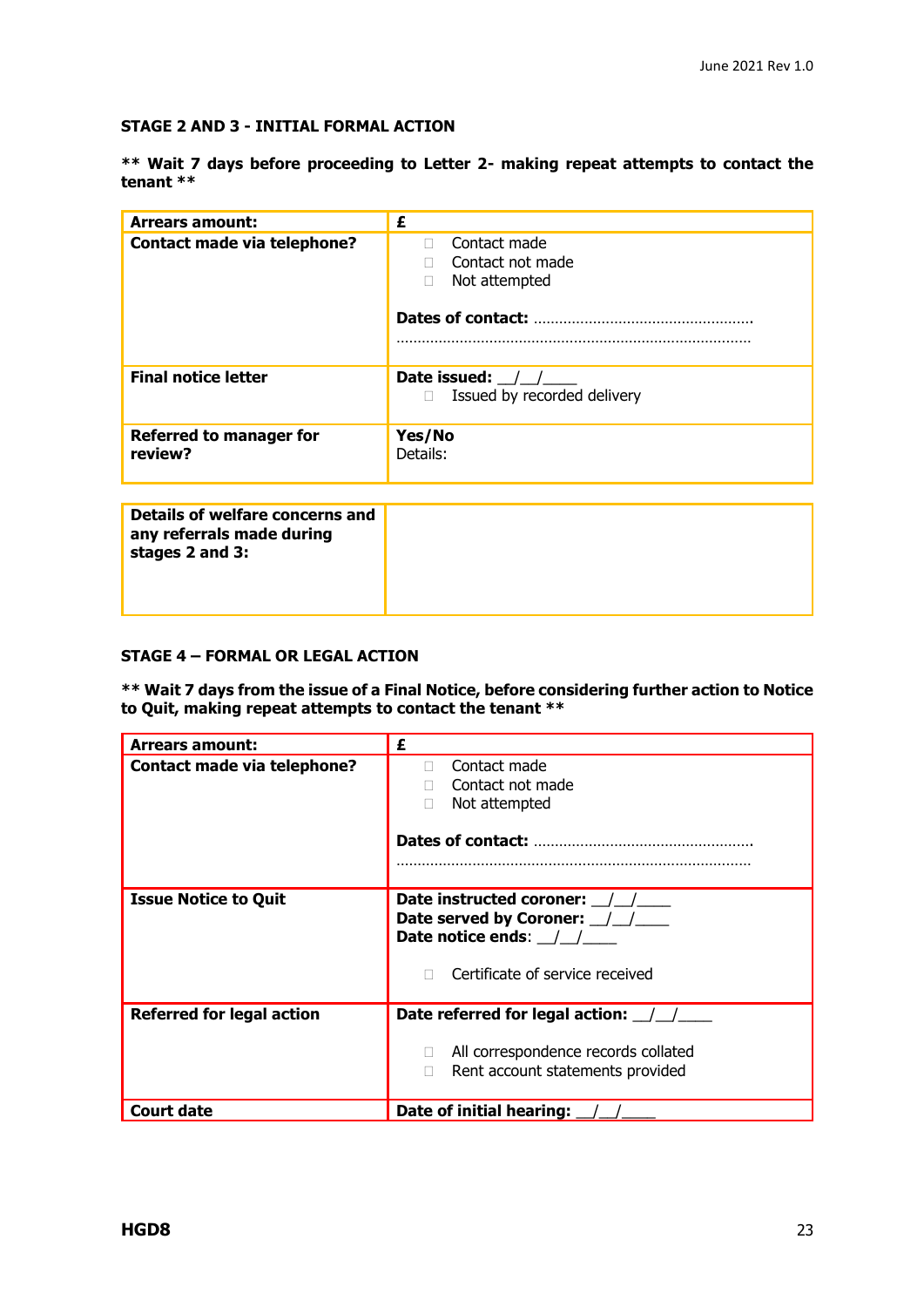### **APPENDIX 9 - NOTICE TO QUIT**

```
****** *******
** *********
**********
**********
*** ***
```
# **NOTICE TO QUIT**

PER CORONER

#### **\*\*Tenant Name\*\*, \*\*Tenanted Property Including Post Code\*\***

Dear \*\*\* \*\*\*\*\*\*

The Department of Infrastructure, Markwell House, Market Street, Douglas, the owners of \*\***Address**\*\*, hereby give you notice to quit and deliver up to the Department of Infrastructure possession of **\*\*Address\*\*,** which you hold as weekly tenant on the **\*\*Insert Date 3 Weeks 3 Mondays from the date of Notice to Quit\*\*** or other the day on which the then current week of your tenancy will expire next after the end of the week current at the time of your being served with this Notice.

By virtue of the Landlord and Tenant (Miscellaneous Provisions) Act 1976 your Landlord cannot evict you without a Court Order and without such an Order it is a criminal offence for your Landlord or anyone else to try to make you leave by using force or harassment.

Your attention is further drawn to the following enactments under which you may be entitled to the protection of the law, namely:-

- 1. The Housing (Rent Control) Act 1948 and
- 2. The Landlord and Tenant Act 1954

Take Further Notice that any monies paid by you as Tenant on or after the date of this Notice in respect of your occupation of **\*\*Address\*\***, will be applied firstly to reduce any arrears of rent which may exist in respect of that property, secondly to satisfy any rent due down to the date upon which you are required to leave and that any balance after that is accepted as mesne profits only for use and occupation pending your moving out and giving up possession to the Department as Landlord. You must still continue to pay for use and occupation at the same rate as your rent at the rate of **£\*\*\*.\*\*** per week until you vacate the property. The service of this Notice to Quit does not affect your liability to pay for continued use and occupation until such time as you leave.

No monies received by the Department as your Landlord or any other person on this behalf after the date of this Notice will be accepted as payment which might constitute or be deemed to constitute a waiver of this Notice to Quit or to create a new tenancy between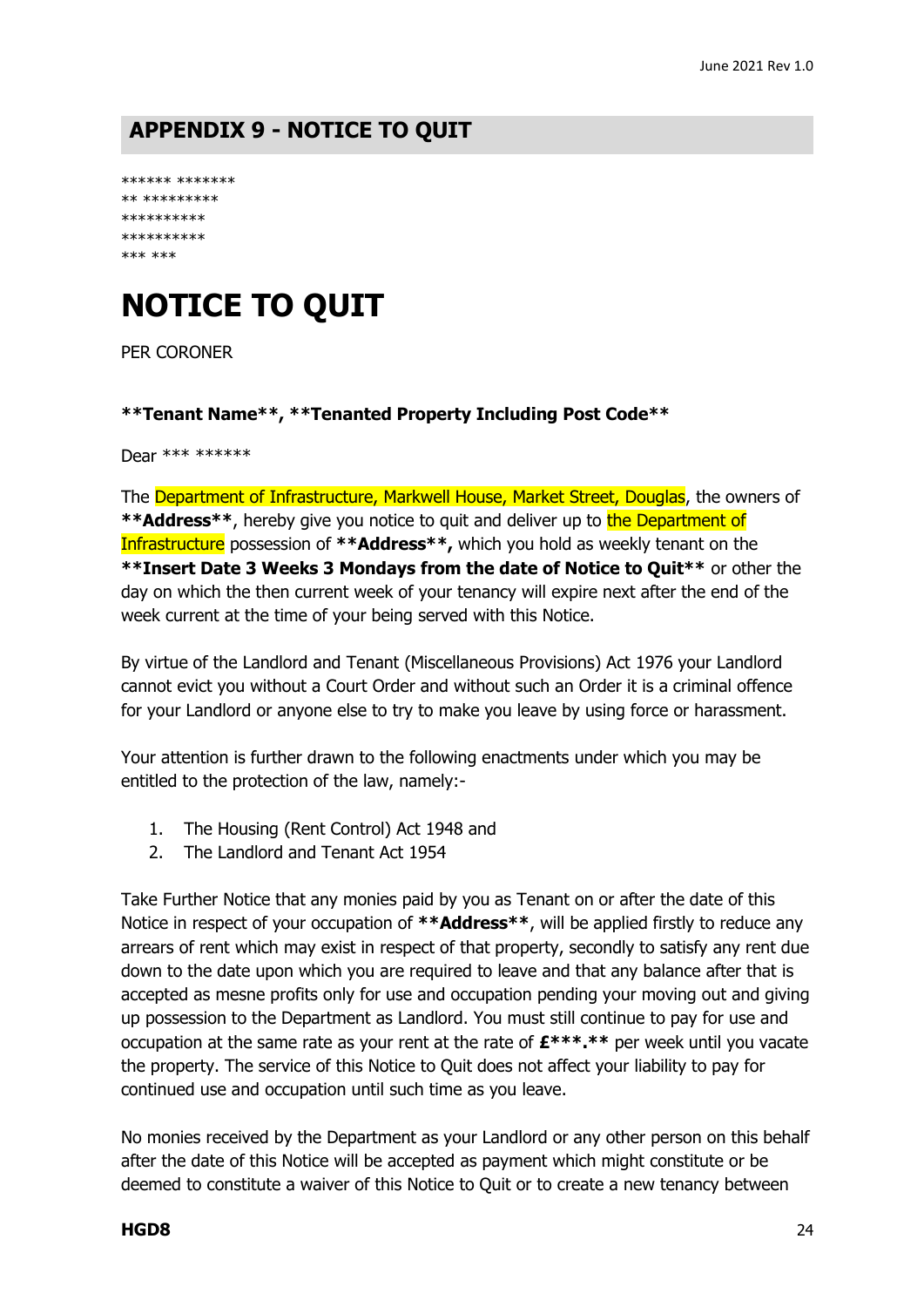you and your Landlord. All monies paid by you after the date of this notice are only accepted by or on behalf of the Department as Landlord on these conditions.

Dated this \*\*\* day of \*\*Month\*\* 202\*

Yours sincerely,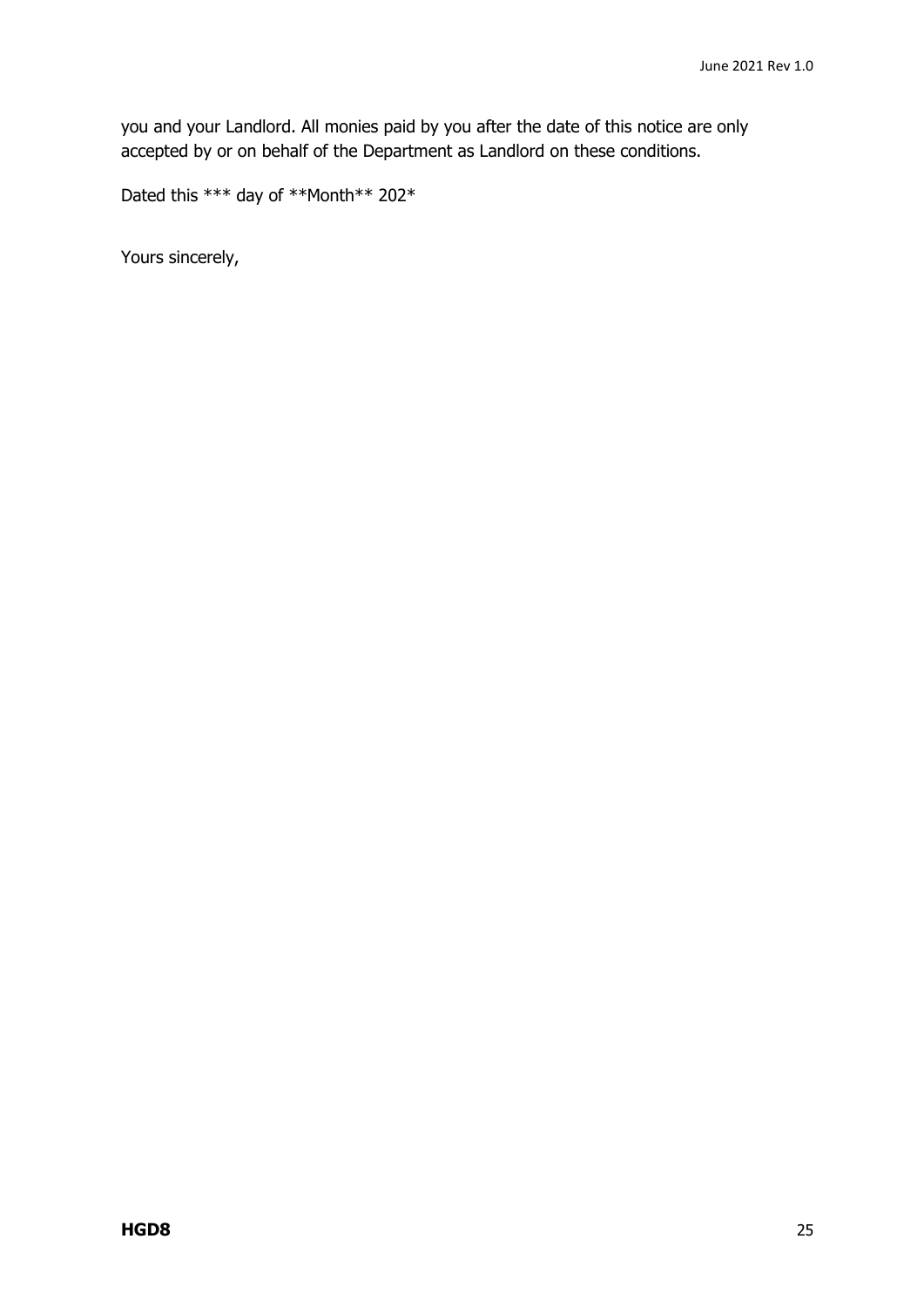## **APPENDIX 10 - ASB INCIDENT LOG**

| Tackling Anti-Social Behaviour                                                                                                                                                                                                                                      | <b>INCIDENT DIARY</b>                                                                                                       |
|---------------------------------------------------------------------------------------------------------------------------------------------------------------------------------------------------------------------------------------------------------------------|-----------------------------------------------------------------------------------------------------------------------------|
| This form is for information about one incident only. If there is a second incident on the same day or night, start a new form.                                                                                                                                     |                                                                                                                             |
| When did the incident happen?<br>Date of incident<br>(if overnight write both dates - eg 12/13 <sup>th</sup> March 2007)                                                                                                                                            | Time of incident<br>(cross out am or pm)                                                                                    |
|                                                                                                                                                                                                                                                                     | start  am/pm finish  am/pm                                                                                                  |
| Where did it happen?<br>Put the address where the incident happened - not your own address, unless it's the same                                                                                                                                                    |                                                                                                                             |
|                                                                                                                                                                                                                                                                     |                                                                                                                             |
| Who did it, or who was involved?<br>Put the name and address of the person or people responsible. If you don't know them write "don't know"                                                                                                                         |                                                                                                                             |
|                                                                                                                                                                                                                                                                     |                                                                                                                             |
| What happened?<br>sheet. Put all the words in full, including swear words.                                                                                                                                                                                          | Write down exactly what you saw and heard. If someone else saw or heard other things they must fill in their own diary      |
|                                                                                                                                                                                                                                                                     |                                                                                                                             |
|                                                                                                                                                                                                                                                                     |                                                                                                                             |
|                                                                                                                                                                                                                                                                     |                                                                                                                             |
|                                                                                                                                                                                                                                                                     |                                                                                                                             |
| Any Witnesses?<br>Did anyone else see or hear the incident. Put their name(s) and address(es). Have they filled in their own diary sheet?                                                                                                                           | Yes□No□                                                                                                                     |
|                                                                                                                                                                                                                                                                     |                                                                                                                             |
| Have you reported it?<br>where and when you made the report. (If you have reported it to the police, put officer's number and crime number if<br>there is one).                                                                                                     | Have you told organisations like the Police, the local housing team, social services. If so write down who you spoke to and |
|                                                                                                                                                                                                                                                                     |                                                                                                                             |
| How has it affected you?<br>Write down the way the incident has made you feel. Include its affect on people who live with you. For instance has it<br>stopped you sleeping, frightened your children and so on. Are you more affected because of age or ill health? |                                                                                                                             |
|                                                                                                                                                                                                                                                                     |                                                                                                                             |
|                                                                                                                                                                                                                                                                     | Your signature "I believe that the information I have given above is a true description of what I saw and/or heard"         |
| Signed                                                                                                                                                                                                                                                              | Date                                                                                                                        |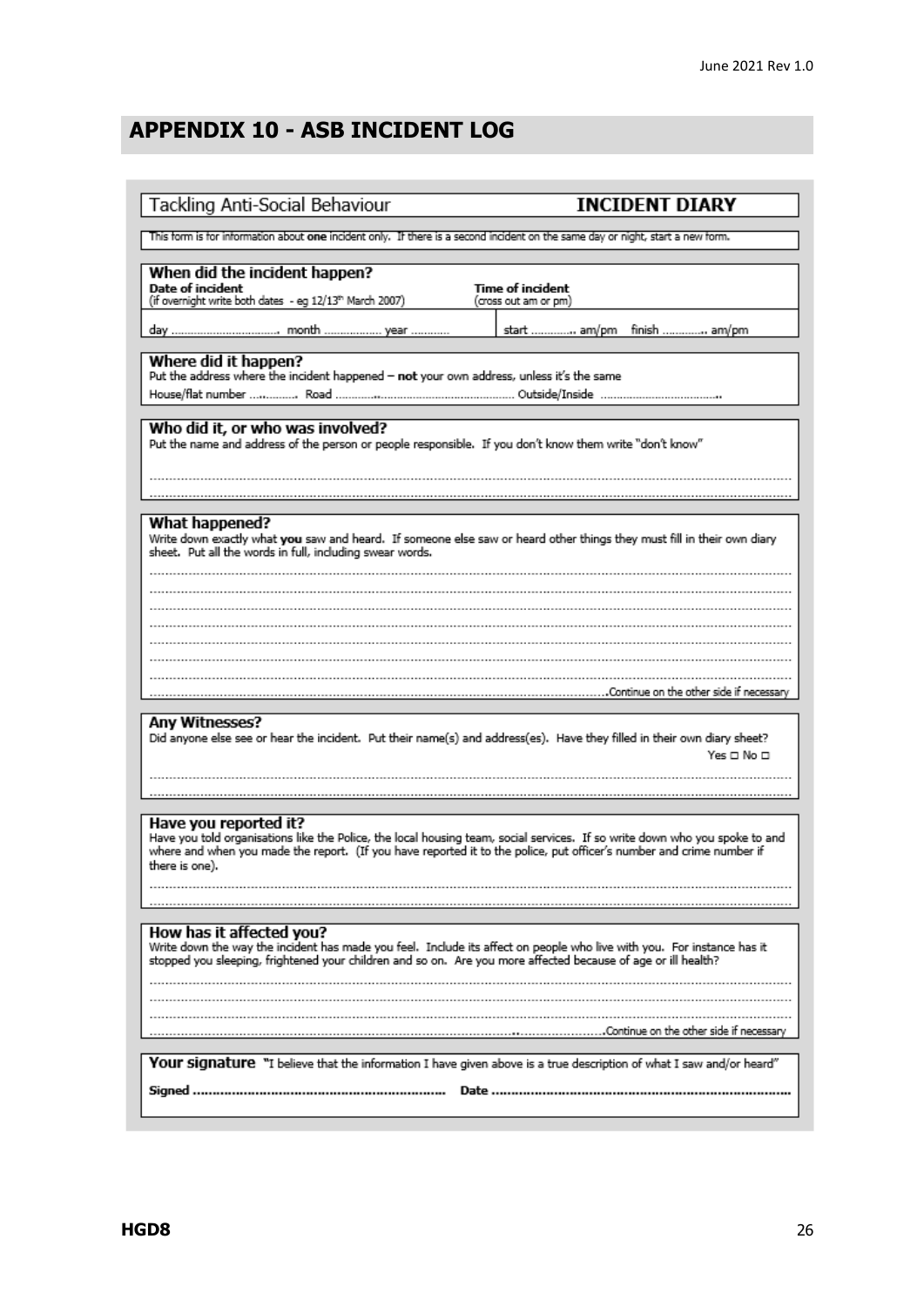### **APPENDIX 11 - ASB ADVICE LEAFLET**

#### **ANTI-SOCIAL BEHAVIOUR – NUISANCE AND HARRASSMENT**

Nuisance and harassment is behaviour that prevents you, or your neighbours from living peacefully in your home.

Nuisance is behaviour that annoys one or more households.

Harassment is unacceptable behaviour that is directed at a particular person or household. It can be violence, or threats of violence, that may be verbal or physical. It includes attacks on people and property, and can include:

- Damage to property:
- Physical assault;
- Abusive graffiti;
- Unwanted or unwelcome sexual comments; and
- Abusive language directed at someone because of his or her race, religion or sex, or for any other reason.

**Remember,** you will not only be breaking your tenancy agreement but you could also be breaking the law if you cause a nuisance or harass someone. If that is the case, you may be prosecuted by the Police.

#### **What happens if I disturb my neighbours?**

You must make sure that you do not cause damage or become a nuisance to your neighbours (E.g. Excessive noise levels)

In particular this means;

- NO DRUGS
- NO CRIMINAL ACTIVITY
- NO VIOLENCE OR THREATS OF VIOLENCE
- NO LATE NIGHT PARTIES, LOUD MUSIC ETC.

If you are the subject of a complaint from your neighbours, the matter will be fully investigated, and if proven, immediate action will be taken to institute legal proceedings. This could result in you and your family being evicted from your home.

#### **What can I do to avoid disturbing my neighbours?**

- Treat your neighbours as you would like to be treated.
- If you know that there will be some noise in your home, for example if you are having a party, let your neighbours know beforehand, or why not invite them to the party.
- Do not carry out noisy work on your home or car late at night or early in the morning.
- Do keep the volume of your television and music systems at a reasonable level at all times, and not so loud that people outside your home can hear them.
- If you have a dog, you should keep it under control and not let it bark continuously.
- If your house or car alarm goes off, deal with it as quickly as possible.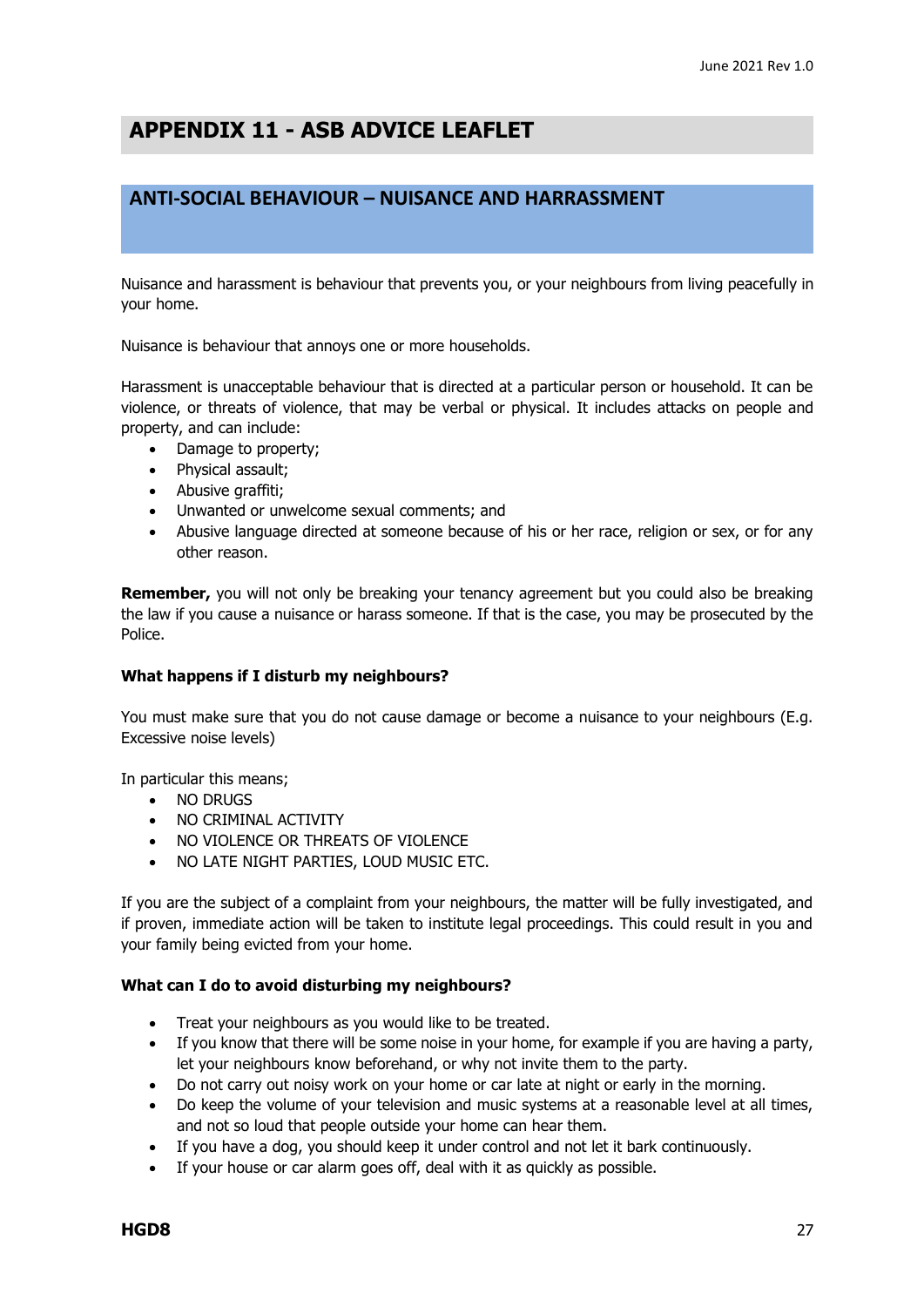- Do not sound car horns or rev your car engine, especially late at night.
- Co-operate with your neighbours over parking arrangements or if they ask you to reduce the noise.
- Keep your garden tidy and free from rubbish.
- Ask children and visitors to try not to disturb the neighbours

#### **Remember**

- You are responsible for the behaviour of your children, anyone else who lives in your home and any visitors.
- Noise and vibrations travel easily through walls, floors, and doors, especially in flats.
- In the first year of your tenancy, we will visit you at least twice to check that you are being a good neighbour and help you if you have any difficulties. But don't wait for the visits if you have any problems.

#### **What can I do if I experience neighbour problems?**

It is always best to try to sort out disputes between yourselves. Ask whoever is causing the problem to stop. They might not be aware that they are causing a problem. Allow time for the situation to improve.

If you cannot solve the problem, you can explain what has happened to us and we will try to help. However, you must realise that if we are to act effectively we will usually have to involve you and that it may not be possible for your complaint to be kept anonymous.

#### **You should contact the Police if you think anything criminal has happened.**

#### **My neighbour is harassing me, what should I do?**

We will not tolerate any form of harassment. We take all cases of nuisance and harassment seriously and will thoroughly investigate all reports. Action will be taken against any tenants found to be responsible for harassment and this could result in them losing their tenancies. All cases will be dealt with swiftly and sensitively. We have produced a leaflet dealing with neighbour problems which also includes a log for recording purposes. Please ask for a copy if necessary.

#### **What can I do if I witness crime or vandalism?**

Please contact the Police on 631212 or 999 in the case of an emergency. If you witness our property being vandalised, please contact the Police, but also let us know as we may wish to take criminal action against the perpetrators.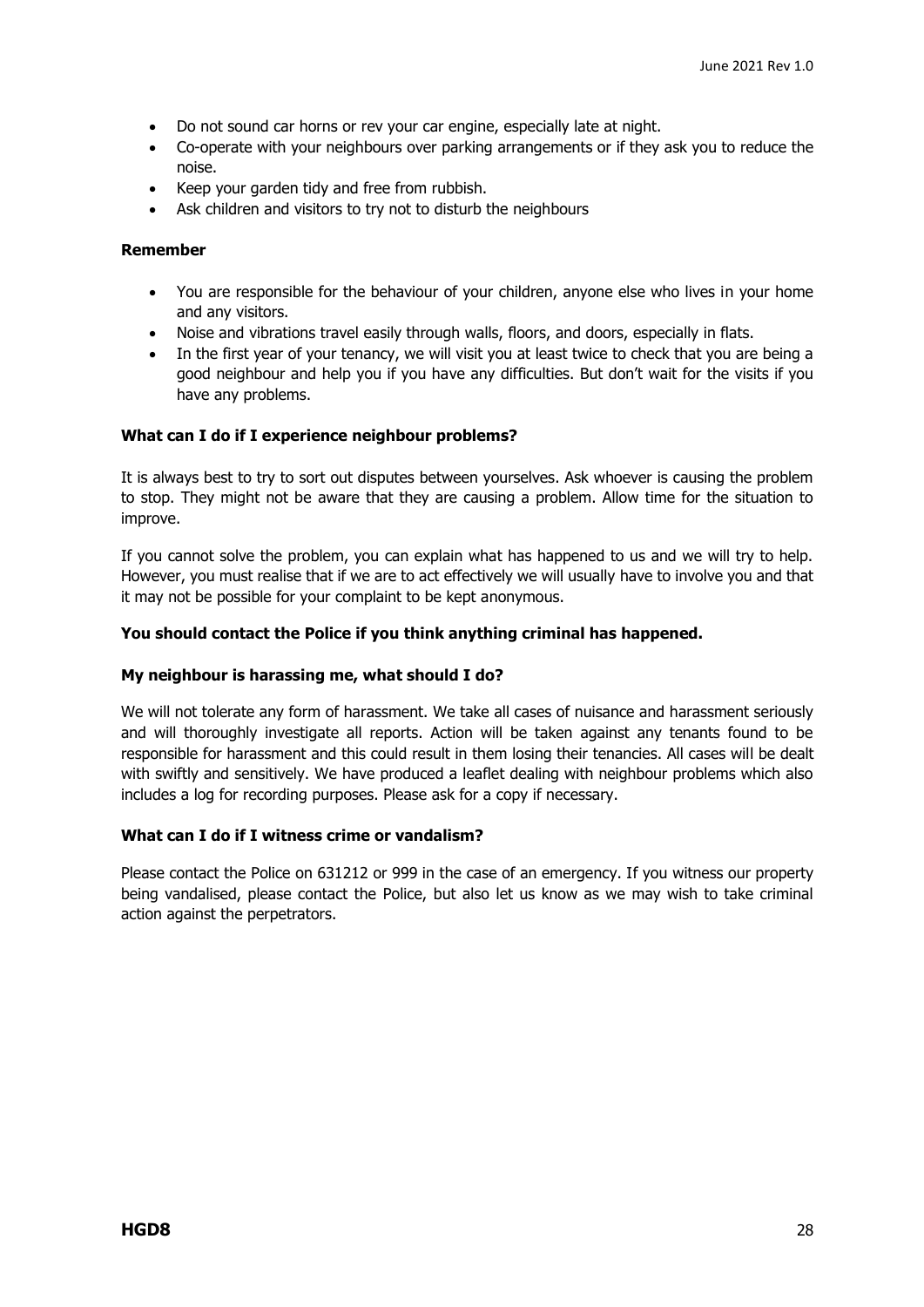### **APPENDIX 12 - TEMPLATE ABC CONTRACT**

#### **THIS CONTRACT is made on**

BETWEEN SERVICED SERVICED SERVICED SERVICED SERVICED SERVICED SERVICED SERVICED SERVICED SERVICED SERVICED SERVICED SERVICED SERVICED SERVICED SERVICED SERVICED SERVICED SERVICED SERVICED SERVICED SERVICED SERVICED SERVICE

The Police

**AND**

| Address |
|---------|
|         |

**Name………………………….**

#### **xxxxxxxx AGREES the following in respect of future conduct –**

| $ 1\rangle$ | enter conditions |  |  |  |
|-------------|------------------|--|--|--|
| $ 2\rangle$ |                  |  |  |  |
| 3)          |                  |  |  |  |
| $ 4\rangle$ |                  |  |  |  |
|             |                  |  |  |  |

**FURTHER**, if xxxxxx does anything which s/he has agreed not to do under this contract with << the Local Authority>>, this may lead to further formal action being taken against me.

#### **DECLARATION**

I confirm that I understand the meaning of this contract and that the consequences of breach of the contract have been explained to me.

|               |                                 | date  |
|---------------|---------------------------------|-------|
|               | (Signature of Tenant(s))        |       |
| Witnessed by: |                                 |       |
|               |                                 | date  |
| Witnessed by: | (Signature of Housing Manager)  |       |
|               |                                 | datel |
|               | (Signature of Police Constable) |       |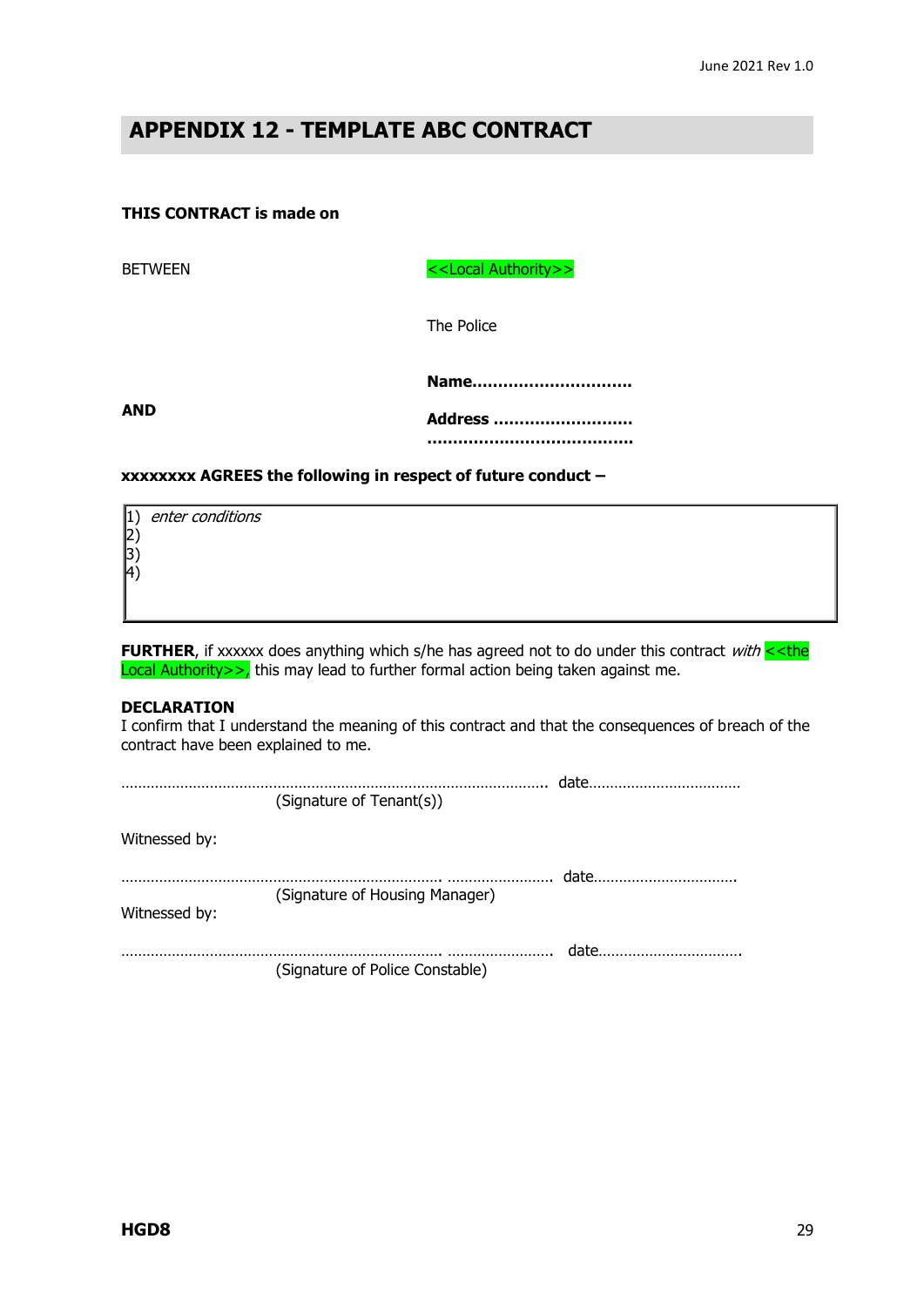### **APPENDIX 13 - ABC INFORMATION SHEET**

#### **Additional Information about ABCs**

Acceptable Behaviour Contracts (ABCs) are a way in which relevant authorities can tackle anti-social behaviour, particularly among teenagers. The contracts may serve as a useful alternative to Anti-Social Behaviour Orders where the latter are not considered justified.

ABCs can be put into effect within days and at little cost. Where an ABC is breached by an individual who continues to act in a manner which causes harassment, alarm or distress to people in another household, that fact can be used as evidence in support of an ASBO application.

#### **Additional points to note:**

- An ABC is an individual written agreement by a young person with a partner agency and the police not to carry on with certain identifiable acts, which could be construed as anti social behaviour.
- It has been designed for 10 to 18 year olds, although it is flexible and can be used occasionally, where appropriate, for over 18s if they still live at home in council, rented or privately owned property with their parents.
- In cases where a child is under 10, the parents could be asked to sign up to a parental responsibility contract. This would be the same as an ABC except that the parents take full responsibility for their child's behaviour.
- An ABC is not legally binding but it can be cited in proceedings such as for an Anti-Social Behaviour Order.
- An ABC should normally be effective for up to six months, although it can be renewed.
- Arrangements should be made by the partner agency and the police to monitor the ABC's effectiveness and to keep its terms under review.
- It should be signed on the premises of the partner agency following an interview, with an agency official and police officer present, as well as the young person's parent or guardian and any other appropriate adult, such as a social worker, concerned for the young person's welfare.
- If the young person fails to attend despite a letter of invitation sent to him or her and to the parent or guardian, the non-appearance should be documented and used at any future proceedings.
- If the young person attends but the parents refuse to then the contract signing may still go ahead, provided an appropriate adult is present.
- The original contract is kept by the partner agency, a copy kept by the police and a copy is given to the parent/guardian of the youth concerned.
- If the ABC is breached, and the breach is serious, the matter should be referred to the partnership's problem solving group for a decision as to the most effective course of action, including an ASBO.
- If the breach is not serious, the parents and young person should either be interviewed or sent a letter reiterating the conditions of the contract.